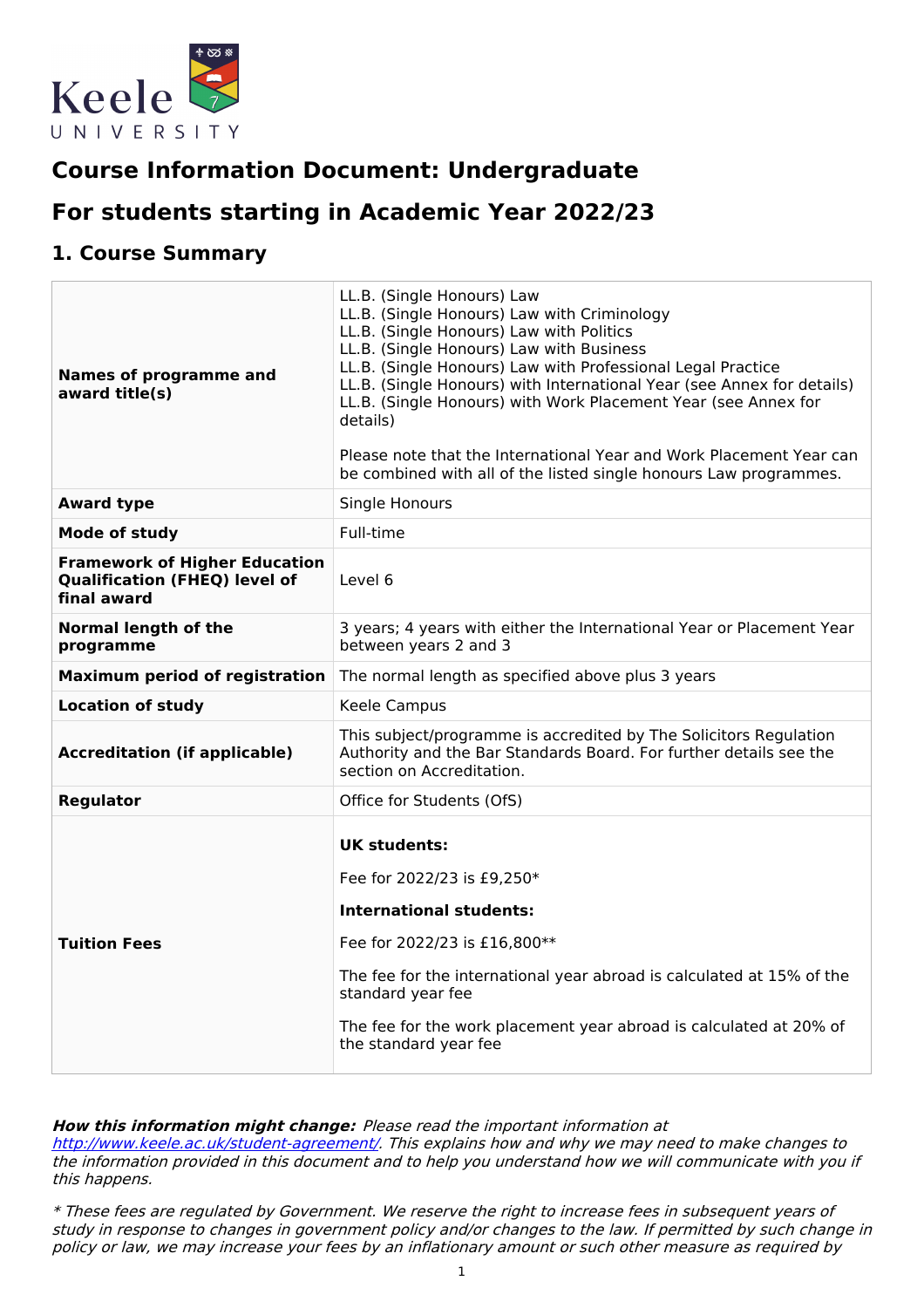government policy or the law. Please refer to the accompanying Student Terms & Conditions. Further information on fees can be found at <http://www.keele.ac.uk/studentfunding/tuitionfees/>

\*\* We reserve the right to increase fees in subsequent years of study by an inflationary amount. Please refer to the accompanying Student Terms & Conditions for full details. Further information on fees can be found at <http://www.keele.ac.uk/studentfunding/tuitionfees/>

# **2. What is a Single Honours programme?**

The Single Honours programme described in this document allows you to focus more or less exclusively on this subject. In keeping with Keele's commitment to breadth in the curriculum, the programme also gives you the opportunity to take some modules in other disciplines and in modern foreign languages as part of a 360 credit Honours degree. Thus it enables you to gain, and be able to demonstrate, a distinctive range of graduate attributes.

## **3. Overview of the Programme**

Law, at least in part, is about the rules that structure relations between, on the one hand, government and the citizen and, on the other, between private individuals. A distinctive feature of this programme at Keele, however, is that it seeks to bring a range of different perspectives to bear on the study of law, so that students gain an understanding of the operation of the law and legal processes in their social, political, ethical, historical and comparative contexts, as well as gaining a thorough grounding in legal rules and processes.

## **4. Aims of the programme**

The broad aims of the programme are to enable you to:

- Provide you with knowledge and understanding of the major principles and doctrines underlying English and EU law.
- Promote your critical awareness of the social, political, historical and comparative contexts in which law operates.
- Encourage critical enquiry, thoughtful reflection and the willingness to question 'taken for granted' assumptions.
- Facilitate your development of additional areas of interest or expertise through the study of elective modules.
- Provide you with the skills of marshalling, evaluating, and applying information to specific legal problems.
- Facilitate your development of legal and non-legal communication skills, both in terms of legal and social-science writing skills and through oral presentation.
- Facilitate your development of legal research skills, through the ability to locate, understand and apply a range of legal and non-legal materials.
- Prepare you for graduate employment through exposure to multiple areas of study, and the development of the intellectual and transferable skills necessary to pursue a range of employment activities.
- Prepare you for a life-long commitment to learning through on-going critical enquiry of themselves and the world around them.
- Provide you with the relevant professional exemptions for entry to the vocational stage of training for the legal professions.

From a strong foundation in the core areas of Law, the programme at Keele supports an outward-looking approach to the academic study of Law through inter-disciplinary approaches, external engagement and international perspectives and opportunities. The Law programmes at Keele offer students the opportunity to study Law in a stimulating, interdisciplinary environment whilst allowing the freedom to choose courses tailored to students' own interests and career aspirations. Law is a rigorous academic study in its own right but for those students who may wish to pursue a career as a professional lawyer, it should be noted that all five Single Honours programmes provide the foundational legal subjects which are required to ensure that they are compliant with the Quality Assurance Agency subject benchmark statement for law (here: [https://www.qaa.ac.uk/quality-code/subject-benchmark-statements?indexCatalogue=document](https://www.qaa.ac.uk/quality-code/subject-benchmark-statements?indexCatalogue=document-search&searchQuery=Law&wordsMode=AllWords)search&searchQuery=Law&wordsMode=AllWords). All five programmes contain the seven "Foundations of Legal Knowledge" subjects, as well as the skills associated with graduate legal work such as legal research, which are required by the Bar Standards Board for entry to the Bar. All five programmes also satisfy the current requirements of the Solicitors Regulation Authority to be considered as a 'Qualifying Law Degree' for entry to the solicitors' profession.

This means that all the Single Honours programmes satisfy the current requirements of both professional bodies for entry to the vocational stage of professional legal training as solicitor or barrister, whilst also offering varied choices to those students who wish to pursue careers outside the legal profession.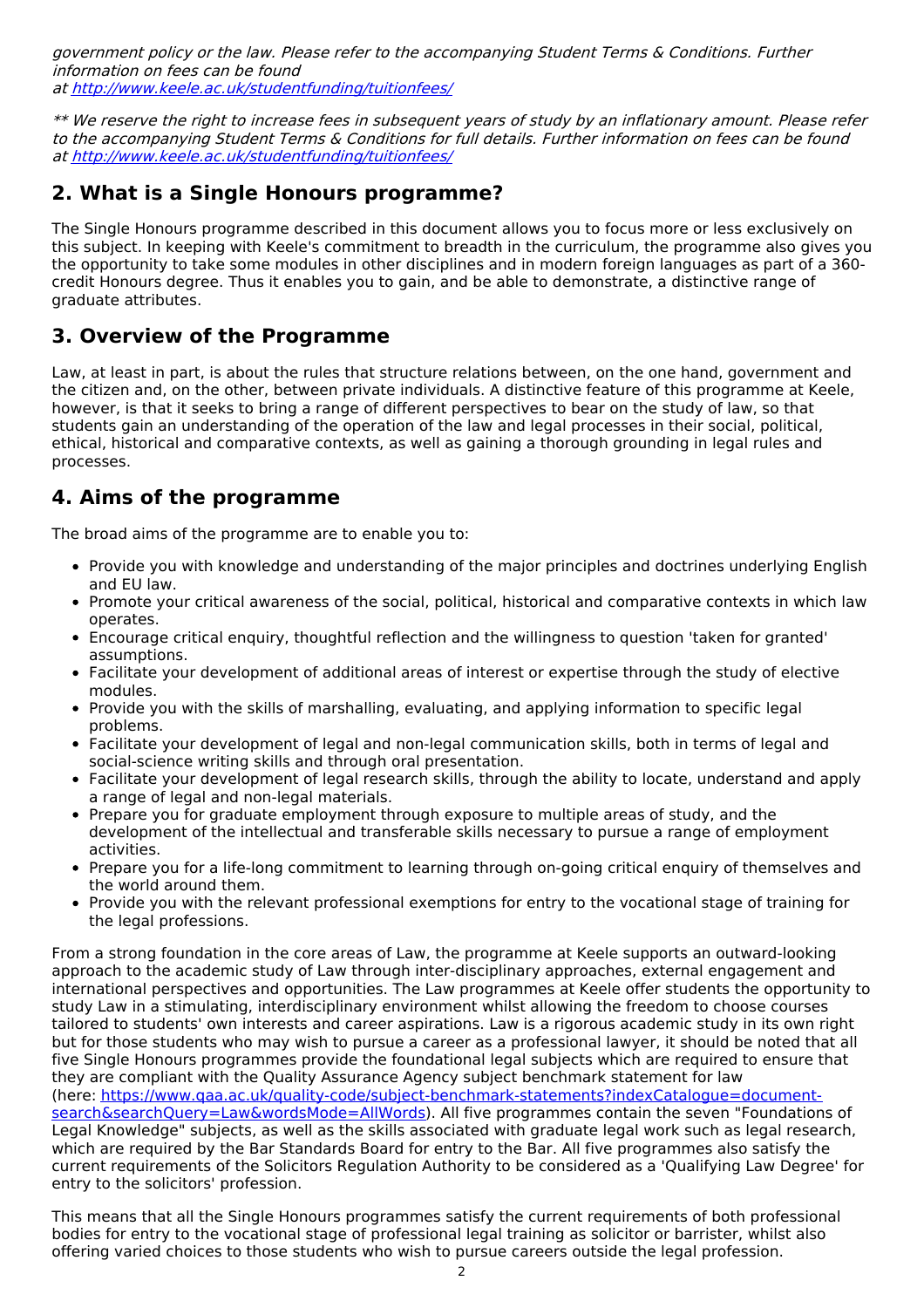[It should be noted that arrangements for entry to both the solicitors' and barristers' branches of the profession are currently under review. Further information can be obtained from the relevant websites: <https://www.sra.org.uk> and <https://www.barstandardsboard.org.uk/>. An overview of the proposals for change in both branches of the profession can be found [here:https://www.sra.org.uk/students/academic](https://www.sra.org.uk/students/academic-stage/common-protocol.page)stage/common-protocol.page]

Considerable effort is given to the development of students' employability skills. Keele Law School graduates will leave Keele with a distinctive set of attributes and capabilities. As well as a rigorous academic environment in which to learn, students have opportunities to participate in a wide range of co-curricular activities (e.g. mooting, client interviewing, working as a Community Legal Companion, mentoring programmes). These opportunities are designed to support the development of students' graduate and professional capabilities, and are facilitated through links with the national and regional legal profession. Throughout students' curricular and co-curricular activities, they will have the opportunity to develop both the social and commercial awareness identified by the Legal Education and Training Review: LETR (2013) as critical for future lawyers.

The Law with Criminology, Law with Politics and Law with Business (Single Honours) pathways at Keele are distinctive in that they integrate a specific inter-disciplinary pathway with the study of Law. Students develop an understanding of the operation of the law and legal processes in their social, political, historical, business and comparative contexts following a thorough grounding in legal rules and processes. Moreover, in addition to the core Law modules, students follow a bespoke route in Criminology, Politics or Business that ensures that they acquire a secure grounding in, and systematic understanding of, the intellectual traditions and perspectives that underpin the study of crime, politics or business as distinctive disciplines.

The Law with Professional Legal Practice pathway is an innovative response to the Solicitors Qualifying Examination, which will be introduced in Autumn 2021. This pathway will deliver the same core modules addressing the Foundations of Legal Knowledge that are offered in our Law, and Law with Business, Criminology and Politics pathways. It will also provide the opportunity for students wishing to qualify as a solicitor to follow a dedicated pathway of practice based modules within a Law degree with the quality and rigour recognised externally by law firms and chambers. This pathway will equip students with the skills needed to enter employment as paralegals following graduation and so proceed to acquire the qualifying work experience element of the Solicitors Qualifying Examination.

# **5. What you will learn**

The intended learning outcomes of the programme (what students should know, understand and be able to do at the end of the programme), can be described under the following headings:

- Subject knowledge and understanding
- Subject specific skills
- Key or transferable skills (including employability skills)

Beyond the specific learning outcomes attached to study at each year level, the Law School would expect students to acquire certain key skills and abilities over the period of three years spent studying for the degree. These overarching programme outcomes represent what the Law School wants students to achieve as a result of studying the LL.B. programme at Keele. They are:

#### **Subject knowledge and understanding**

Successful students will be able to demonstrate:

- Knowledge of the sources of law, how law is made and developed, the institutions within which law is administered and the personnel who practice law
- Knowledge of the rules, values, concepts and principles of the foundational subjects of law
- Knowledge of a range of methodological and theoretical approaches to law
- Knowledge in depth of some specialist areas of law
- An understanding of law as a system of rules that operates in complex social and political contexts
- An understanding of different types of legal and non-legal information and the means to locate and apply that information to a research question or specific legal problem

#### **Subject specific skills**

Successful students will be able to:

- Apply their knowledge to complex factual situations in order to provide arguable conclusions for concrete problems
- Analyse several possible solutions to a particular legal problem, and be able to choose, with supportable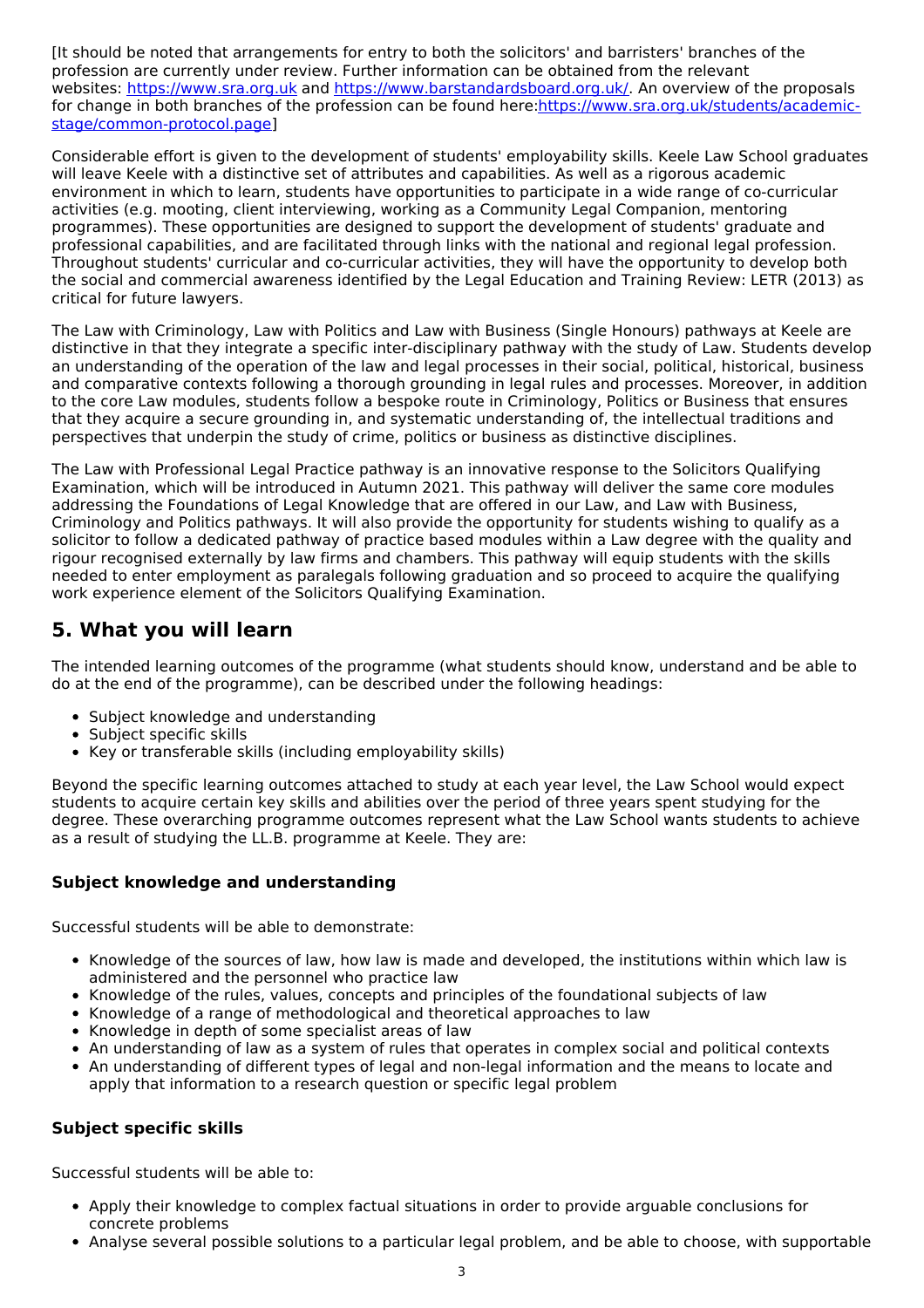reasons, the preferred solution

- Make a reasoned critical judgement based on an informed understanding of legal and policy arguments in the area in question
- Identify and retrieve relevant legal and non-legal information, using electronic and paper sources
- Work effectively with legal materials, such as case reports and statutes

#### **Key or transferable skills (including employability skills)**

Successful students will be able to:

- Demonstrate a willingness and ability to assume an active, independent role in the learning process
- Communicate legal and other concepts effectively in writing and orally
- Access and employ electronic research and means of communication, including retrieving information from the World Wide Web and databases, communicating by email and using a computer to generate type-written reports
- Work within a group to solve problems or advance a learning objective
- Communicate effectively in a group context
- Assess and prioritise the information, research, technology, and preparations needed to complete tasks and assignments
- Meet work deadlines through time and task management

Students who complete all three years of a programme and graduate with an LL.B. (Single Honours) in Law will be able to:

- Appreciate the nature and significance of Law as a discrete area of study and how it impacts on society
- Demonstrate a knowledge and understanding of the basic doctrinal concepts of English law
- Understand key concepts from a range of theoretical approaches to the study of law
- Apply concepts, theories and methods used in the study of law to the analysis of legal problems
- Think critically in evaluating different interpretations of legal theory
- Develop the ability to conduct and report on their own research using relevant concepts, suitable methods of investigation and appropriate techniques of scholarship in the field of law
- Achieve the personal and inter-personal skills necessary for them to find a fulfilling and rewarding career
- Proceed, if they wish, to the professional stage of qualification as a solicitor or barrister
- Have an opportunity to acquire practical legal skills to obtain Qualifying Work Experience under the SQE

In the section 'What is the Structure of the Programme' in this document you will find set out a note of what students will learn in each year of the programme, the modules in which that learning takes place, and the main ways in which students are assessed on their learning.

#### **Keele Graduate attributes**

Engagement with this programme will enable you to develop your intellectual, personal and professional capabilities. At Keele, we call these our ten Graduate Attributes and they include independent thinking, synthesizing information, creative problem solving, communicating clearly, and appreciating the social, environmental and global implications of your studies and activities. Our educational programme and learning environment is designed to help you to become a well-rounded graduate who is capable of making a positive and valued contribution in a complex and rapidly changing world, whichever spheres of life you engage in after your studies are completed.

Further information about the Keele Graduate Attributes can be found here: <http://www.keele.ac.uk/journey/>

## **6. How is the programme taught?**

Learning and teaching methods used on the programme vary according to the subject matter and level of the module. They include the following:

- **Traditional lectures** accompanied by suggested reading for independent study, intended to provide a core framework of legal knowledge on which a systematic understanding of Law's major principles can be built
- **Tutor-led seminars** where students contribute to or lead a discussion on key topics or make a presentation on a specific legal point to develop critical thinking and permit the reflective individual expression of that core understanding
- **Problem-based tutorials** (often based on scenarios rooted in legal practice) in groups not normally exceeding 15, in which students are expected to offer answers or solutions to previously provided legal problems but which also offer opportunity for students to direct specific questions to tutors and develop better understanding of the issues in question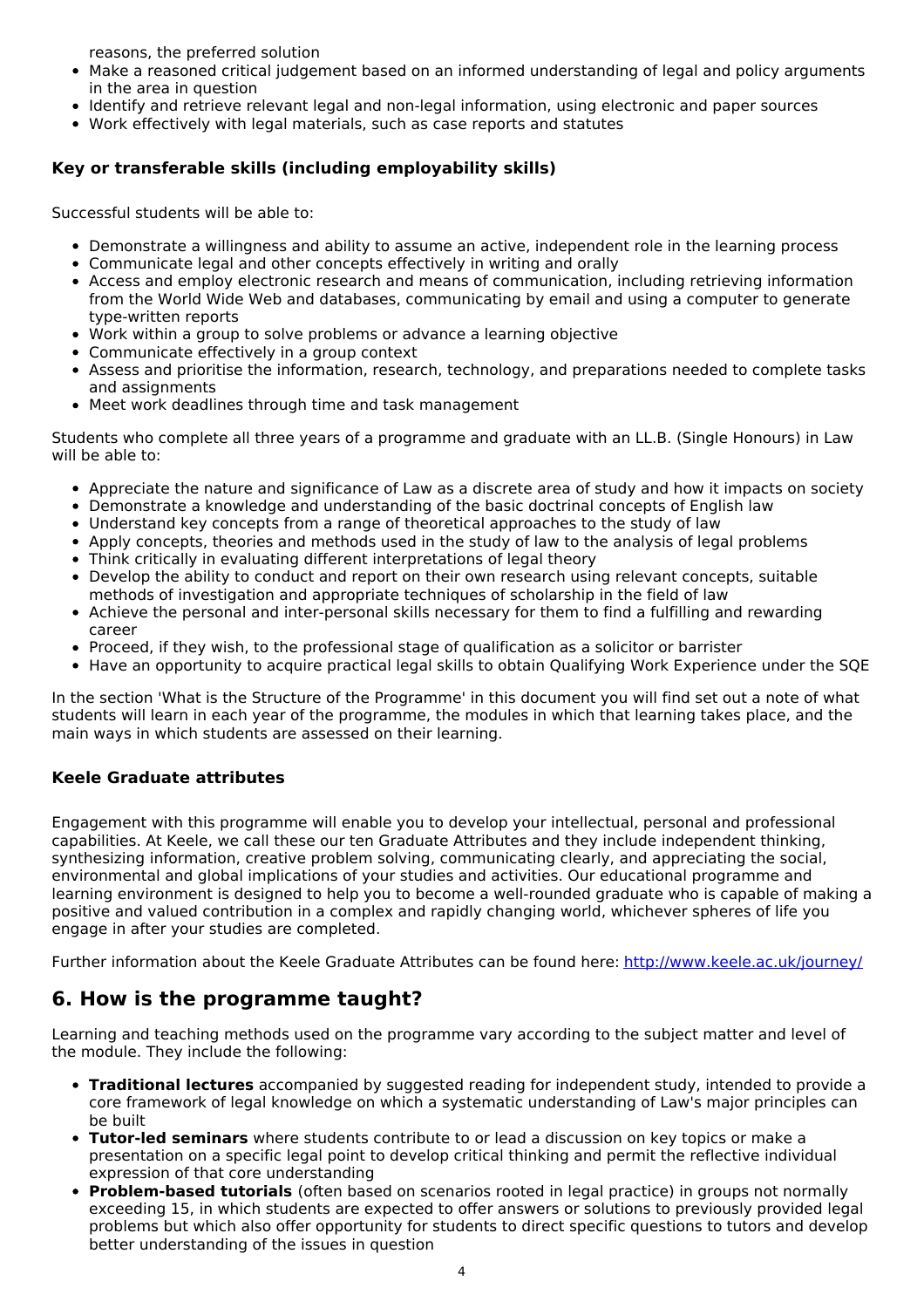- **Directed independent study** where students are referred to specific texts, statutes or cases or asked to research and find information independently, which may extend to undertaking an independent research project under the supervision of an experienced tutor
- **Small-group exercises** such as preparing a submission on a legal case or drafting a legal document reflecting practical professional employment skills
- For those who take their **dissertation** double module in Law in their final year, the opportunity to receive training in designing a research project and then independently implementing it, with supervision and support from a member of staff
- **Web-based self-study exercises** using the University's virtual learning environment ('KLE'). The KLE gives students easy access to a wide range of resources and research tools and permits the use of online discussion, quizzes and 'blogs' in teaching and learning whilst permitting students to develop improved IT knowledge
- **Online synchronous and asynchronous learning** through online lectures and webinars
- **Practical legal skills** taught through 'flipped classroom' workshop exercises mirroring legal practice

Apart from these formal activities, students are also provided with regular opportunities to talk through particular areas of difficulty, and any special learning needs they may have, with their Personal Tutors or module lecturers on a one-to-one basis.

## **7. Teaching Staff**

The programme is delivered by an international School, which has a diverse body of expertise and qualifications in both legal practice and research. Most members of current staff have postgraduate qualifications in teaching and/or are Fellows of the Higher Education Academy. Currently, nearly all members of the Law School teach on our undergraduate programmes, including the core and elective modules for the LL.B. (Single Honours) programmes. Law School staff is comprised largely of active researchers whose work across many different aspects of law has been widely published in books, research monographs and leading international journals. The work of some members of staff has been used directly in shaping policy in their areas of expertise.

Full details of current staff in the School of Law can be found at [http://www.keele.ac.uk/law/staff/.](http://www.keele.ac.uk/law/staff/) Those students following the Single Honours pathways in Law with Criminology, Law with Politics or Law with Business will receive teaching from discipline specialists located within those respective Schools. Full details of current staff in these Schools can be seen on these websites: [http://www.keele.ac.uk/spgs/](http://www.keele.ac.uk/criminology) (for Criminology and Politics) and [http://www.keele.ac.uk/kbs/](http://www.keele.ac.uk/kms/) (for Business).

The University will attempt to minimise changes to our core teaching teams, however, delivery of the programme depends on having a sufficient number of staff with the relevant expertise to ensure that the programme is taught to the appropriate academic standard.

Staff turnover, for example where key members of staff leave, fall ill or go on research leave, may result in changes to the programme's content. The University will endeavour to ensure that any impact on students is limited if such changes occur.

## **8. What is the structure of the Programme?**

The academic year runs from September to June and is divided into two semesters. The number of weeks of teaching will vary from programme to programme, but you can generally expect to attend scheduled teaching sessions between the end of September and mid-December, and from mid-January to the end of April. Our degree courses are organised into modules. Each module is usually a self-contained unit of study and each is usually assessed separately with the award of credits on the basis of 1 credit  $= 10$  hours of student effort. An outline of the structure of the programme is provided in the tables below.

There are three types of module delivered as part of your programme. They are:

- Compulsory modules a module that you are required to study on this course;
- Optional modules these allow you some limited choice of what to study from a list of modules;
- Elective modules (Global Challenge Pathways at Level 4) a choice of modules from different subject areas within the University that count towards the overall credit requirement but not the number of subject-related credits.

Students on this degree programme have the opportunity to choose an electives pathway in modern languages (Chinese, French, German, Japanese, Russian and Spanish) and gain recognition of language proficiency in their degree title while studying for a Law (Single Honours) degree. This pathway requires a student to take at least four modules in the respective language as free-standing elective and to successfully complete certain language levels. Students who start at absolute beginner level may need to complete six modules to gain the enhanced degree title 'with competency in [Language]'/'with advanced competency in [Language]'. Students wishing to pursue a language electives pathway should enrol for one language elective module per semester. Further details about language enhancement can be found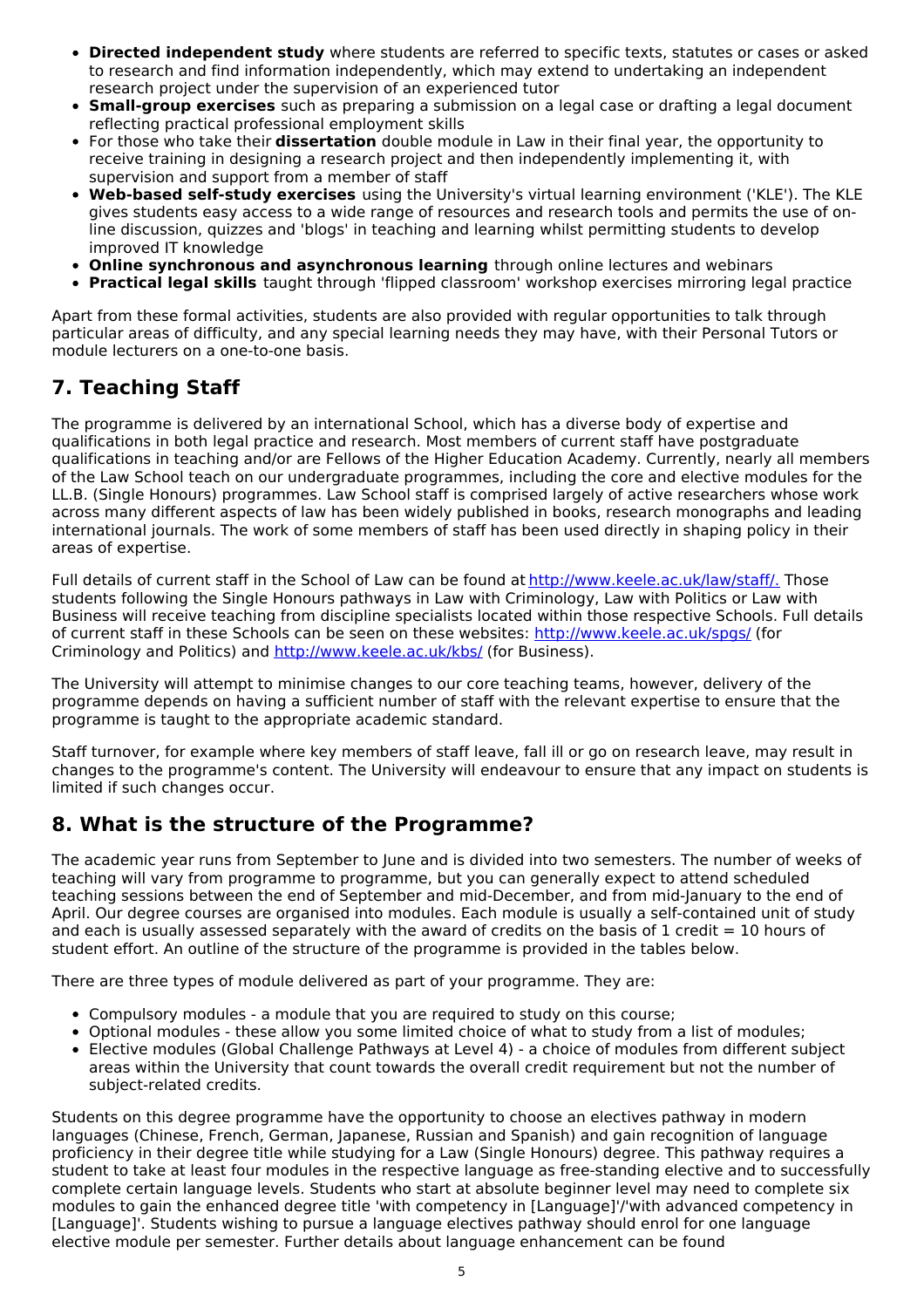#### here: <https://www.keele.ac.uk/lc/modernlanguages/>

When selecting Elective modules, students will have the flexibility to choose modules from subject areas other than Law. Students must have due regard to the requirements of the professional bodies as to the amount of Law they must follow in order to satisfy the requirements for a Qualifying Law Degree and are responsible for monitoring their progression against these requirements. Further detailed guidance is provided for students to indicate what modules they can take in the main student Handbook and in the Module Guide to Law electives (available on the Law Undergraduate KLE pages). Detailed information is also provided about the relationship to Keele's Academic Regulations on progression, compensation and condonement and those of the professional bodies.

For further information on the content of modules currently offered, including the list of elective modules, please visit: <https://www.keele.ac.uk/recordsandexams/modulecatalogue/>

#### **LL.B. (Single Honours) Law**

| Year    |                   | <b>Optional</b> |     | <b>Electives</b> |     |
|---------|-------------------|-----------------|-----|------------------|-----|
|         | <b>Compulsory</b> | Min             | Max | Min              | Max |
| Level 4 | 90                | 15              | 30  | 0                | 15  |
| Level 5 | 60                | 60              | 60  | 0                | 0   |
| Level 6 | 30                | 90              | 90  | Ω                | 0   |

#### **Module Lists**

#### **Level 4**

| <b>Compulsory modules</b>    | <b>Module Code</b> | <b>Credits</b> | <b>Period</b> |
|------------------------------|--------------------|----------------|---------------|
| Constitutional Law           | LAW-10029          | 15             | Semester 1    |
| Obligations 1 - Contract     | LAW-10035          | 15             | Semester 1    |
| Legal Essentials             | LAW-10039          | 15             | Semester 1    |
| Administrative law           | LAW-10031          | 15             | Semester 2    |
| <b>Obligations 2 - Torts</b> | LAW-10033          | 15             | Semester 2    |
| Introduction to Property Law | LAW-10037          | 15             | Semester 2    |

| <b>Optional modules</b>                | <b>Module Code</b> | <b>Credits</b> | <b>Period</b> |
|----------------------------------------|--------------------|----------------|---------------|
| Lawyers in Society                     | LAW-10041          | 15             | Semester 1    |
| Management in Context                  | MAN-10018          | 15             | Semester 1    |
| Why Politics Matters                   | PIR-10038          | 15             | Semester 1    |
| Introduction to Law and Society        | LAW-10043          | 15             | Semester 2    |
| Introduction to International Business | MAN-10023          | 15             | Semester 2    |
| Modern Democracies                     | PIR-10055          | 15             | Semester 2    |

#### **Optional module choices:**

**NB: this applies to LL.B. (Single Honours) Law and the LL.B. (Single Honours) Law**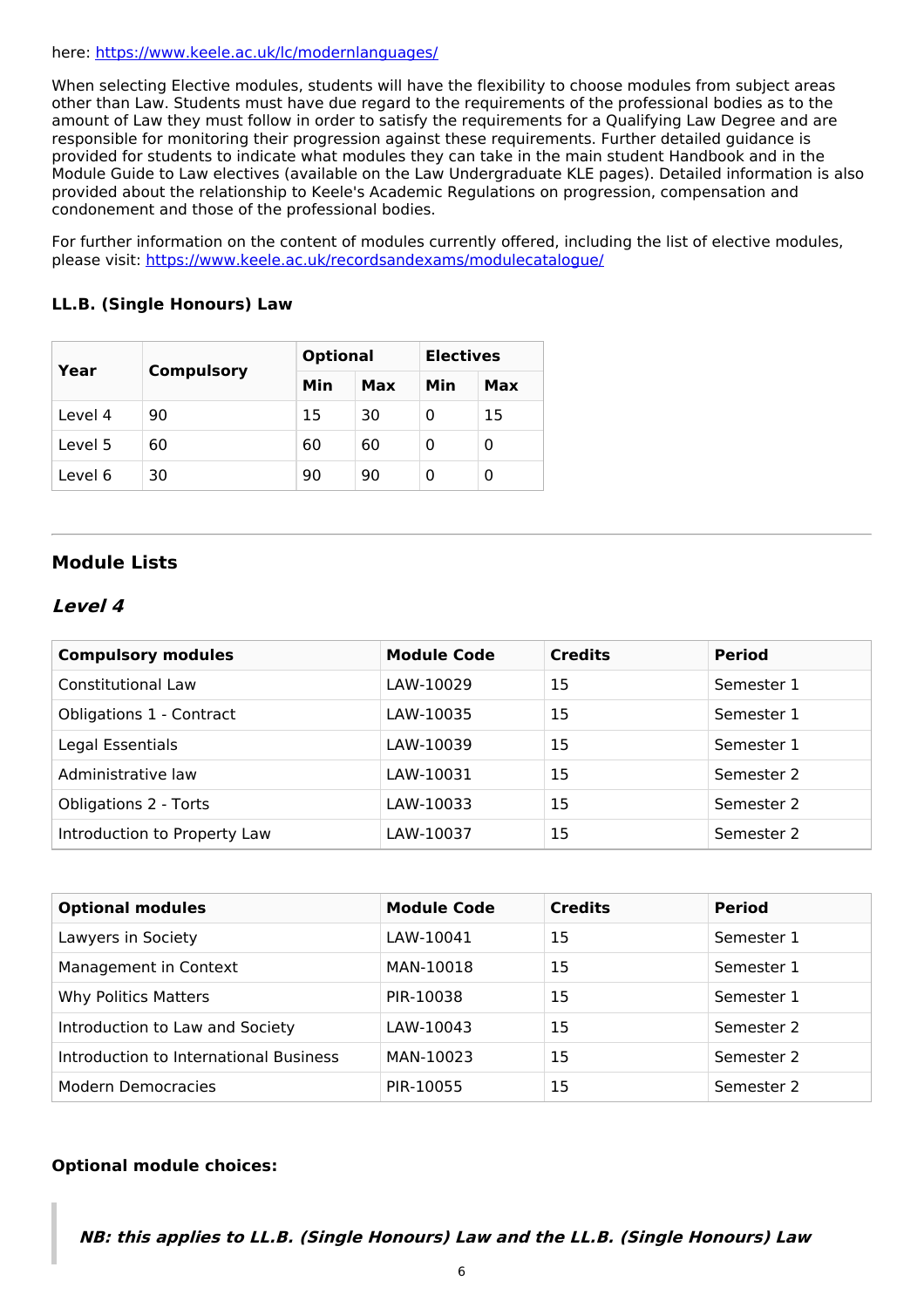#### **Additional optional modules: Languages and English for Academic Purposes**

Students on this programme will also be able to study language modules offered by the Language Centre, either as part of a Global Challenge Pathway or as optional modules, and may be able to achieve an enhanced degree title with the designation 'With (advanced) Competency in [language]', depending on the level of language attainment they achieve at Keele. For full details of how language modules can be accommodated within your programme of study,

click <https://www.keele.ac.uk/study/languagecentre/modernlanguages/enhanceddegreetitles/>

Students who are required to take an English for Academic Purposes (EAP) module as a result of their language competency test result will be required to pick this as their first option choice. NB: students can take an EAP module only with the approval of the English Language Programme Director and are not able to take any other Language module in the same academic year.

#### **Global Challenge Pathways (GCPs) - Level 4 (year 1) students on the Law and Law with Professional Legal Practice pathways only**

Students at Level 4 in 2022/23 have the option of taking a Global Challenge Pathway, which includes one 15 credit module in each year of the degree. Global Challenge Pathways offer students the chance to fulfil an exciting, engaging route of interdisciplinary study. Choosing a pathway, students will be presented with a global issue or 'challenge' which directly relates to societal issues, needs and debates. They will be invited to take part in academic and external facing projects which address these issues, within an interdisciplinary community of students and staff. Students completing a Global Challenge Pathway will receive recognition on their degree certificate.

| <b>Digital</b><br><b>Futures</b>                    | The Digital Futures pathway offers you the opportunity to become an active contributor to<br>current debates, cutting-edge research, and projects with external partners, addressing<br>both the exciting potential and the challenges of disruptive digital transformation across<br>all spheres of life.<br>Part of a diverse and interdisciplinary pathway community, you will engage in exciting,<br>impactful collaborative project work in innovative formats. Engaged in real-world<br>scenarios, you will use digital technology and creativity to promote inclusive, empowering,<br>and sustainable change at local and global levels.<br>Module: A digital life: challenges and opportunities (GCP-10005)                                                               |
|-----------------------------------------------------|-----------------------------------------------------------------------------------------------------------------------------------------------------------------------------------------------------------------------------------------------------------------------------------------------------------------------------------------------------------------------------------------------------------------------------------------------------------------------------------------------------------------------------------------------------------------------------------------------------------------------------------------------------------------------------------------------------------------------------------------------------------------------------------|
| <b>Climate</b><br>Change &<br><b>Sustainability</b> | Through the Climate Change & Sustainability pathway you will develop the skills,<br>understanding and drive to become agents of change to tackle climate change and wider<br>sustainability challenges.<br>You will work with international partners to explore climate change and sustainability in<br>different international contexts; lead your own projects to drive real change in your<br>communities; and be part of educating others to help achieve a more sustainable future.<br>Module: Climate Change & Sustainable Futures: Global Perspectives (GCP-<br>10009)                                                                                                                                                                                                     |
| <b>Social Justice</b>                               | Students on this pathway will embark on a reflective journey drawing upon decolonising,<br>feminist, and ethical perspectives on social justice, forging transformative outputs as<br>agents of change.<br>You will enter a dialogue with local, national, and international partners from Universities,<br>NGOs, International Human Rights Committees. You will engage with key societal<br>challenges, for example Covid 19 as a social crisis with impact on gender and racial<br>identities. The pathway will allow you to monitor and critically evaluate policies and<br>human rights treaties, and produce and disseminate digitally fluent, international and<br>sustainable project findings.<br>Module: Reflections on Social Injustices, Past and Present (GCP-10003) |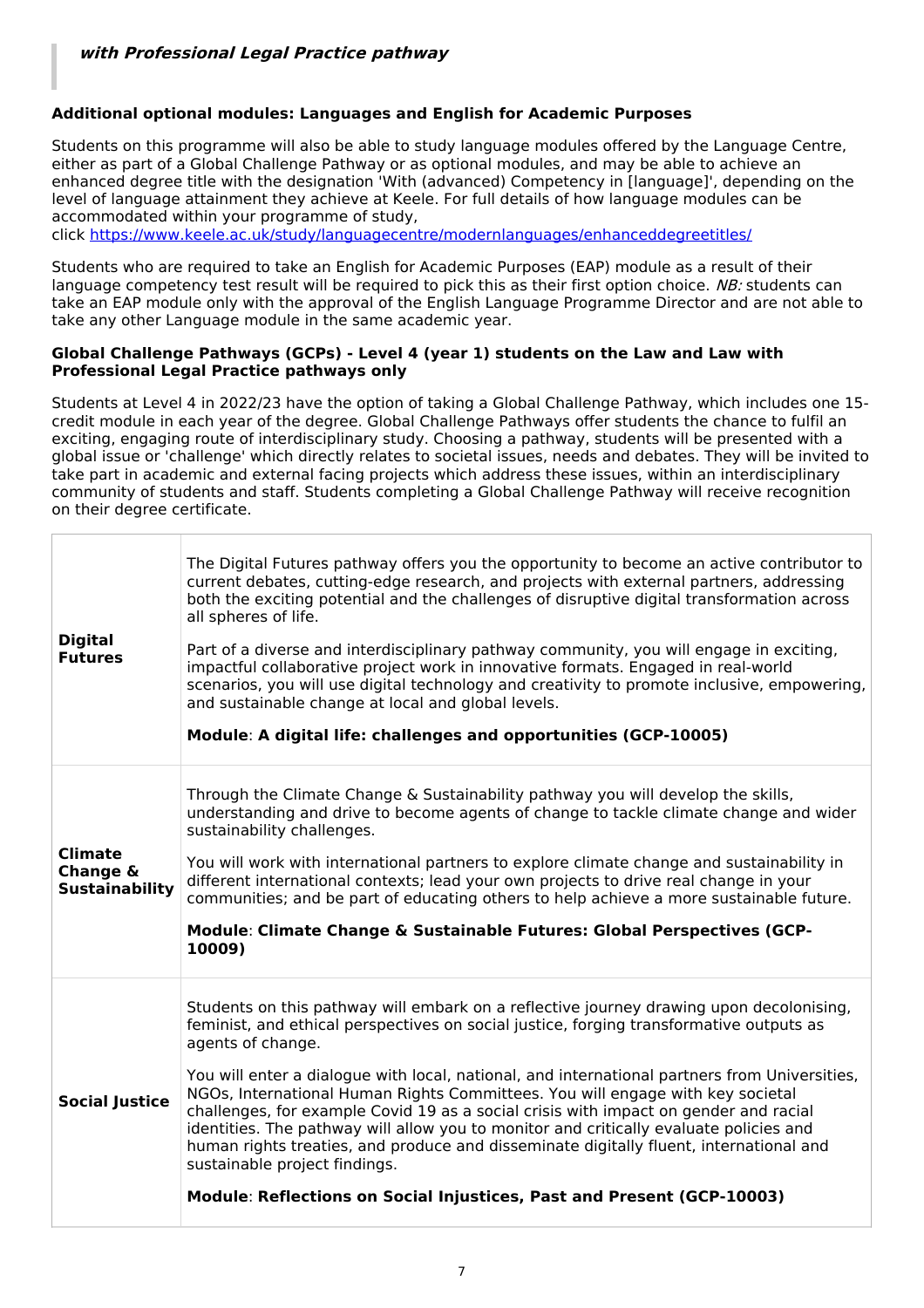| <b>Enterprise &amp;</b><br>the Future of<br>Work        | If we are to achieve the promise of Sustainable Development Goals, solve the climate<br>crisis and take advantage of the changes that the digital revolution provide, we need to<br>understand the power of enterprise and prepare for future contexts of work, creativity and<br>disruption.<br>Supporting you to be part of future-facing solutions, this pathway will give you the ability<br>to make judgements on the utilisation of resources, labour and capital. It will support you<br>in developing creative, original thinking, allowing you to collaborate on projects that<br>persuade and effect change, setting you up to thrive in future environments of work and<br>innovation.<br>Module: Enterprise and the Future of Work 1 (GCP-10007)                                                                                                                                                                                                                                                                                                                                                   |
|---------------------------------------------------------|----------------------------------------------------------------------------------------------------------------------------------------------------------------------------------------------------------------------------------------------------------------------------------------------------------------------------------------------------------------------------------------------------------------------------------------------------------------------------------------------------------------------------------------------------------------------------------------------------------------------------------------------------------------------------------------------------------------------------------------------------------------------------------------------------------------------------------------------------------------------------------------------------------------------------------------------------------------------------------------------------------------------------------------------------------------------------------------------------------------|
| Global Health<br><b>Challenges</b>                      | By taking the global health challenge pathway you will develop solutions to improve the<br>health and quality of life for particular people and communities, engaging with these<br>groups to co-design interventions.<br>This pathway will provide you with skills that go beyond a focus on health and will allow<br>you to develop your ability to work in a team and lead change in society. The knowledge,<br>skills and work experience will complement your core degree and enhance your career<br>opportunities and graduate aspirations.<br>Module: Key concepts and challenges in global health (GCP-10001)                                                                                                                                                                                                                                                                                                                                                                                                                                                                                          |
| Languages &<br><b>Intercultural</b><br><b>Awareness</b> | By choosing modules from this pathway, will develop a practical knowledge of a specific<br>language, allowing you to graduate with an enhanced degree title, or develop skills to<br>teach English as a Foreign Language. You will meet and communicate with speakers<br>different linguistic and cultural communities, ranging from students at partner universities<br>in Japan and China, to refugees in Hanley, and develop an understanding of how<br>languages and cultures interact.<br>This pathway explores the power of language as a force both for breaking down and<br>building cultural and political barriers - words can be weapons as well as bridges. You will<br>examine how language is used, examine linguistic choices and how these impact on<br>intercultural understanding. Throughout the pathway we also examine the practice of<br>communication across cultural contexts, exploring cultural differences such as the<br>language of ethnicity and gender.<br>Modules: you will be able to select from either a Modern Language of your<br>choice OR Certificate in TESOL Level 1. |

## **Level 5**

| <b>Compulsory modules</b>                        | <b>Module Code</b> | <b>Credits</b> | <b>Period</b> |
|--------------------------------------------------|--------------------|----------------|---------------|
| Obligations 3 - Remedies in Contract and<br>Tort | LAW-20066          | 15             | Semester 1    |
| Law of Real Property                             | LAW-20068          | 15             | Semester 1    |
| European Union Law                               | LAW-20062          | 15             | Semester 2    |
| Criminal Law                                     | LAW-20064          | 15             | Semester 2    |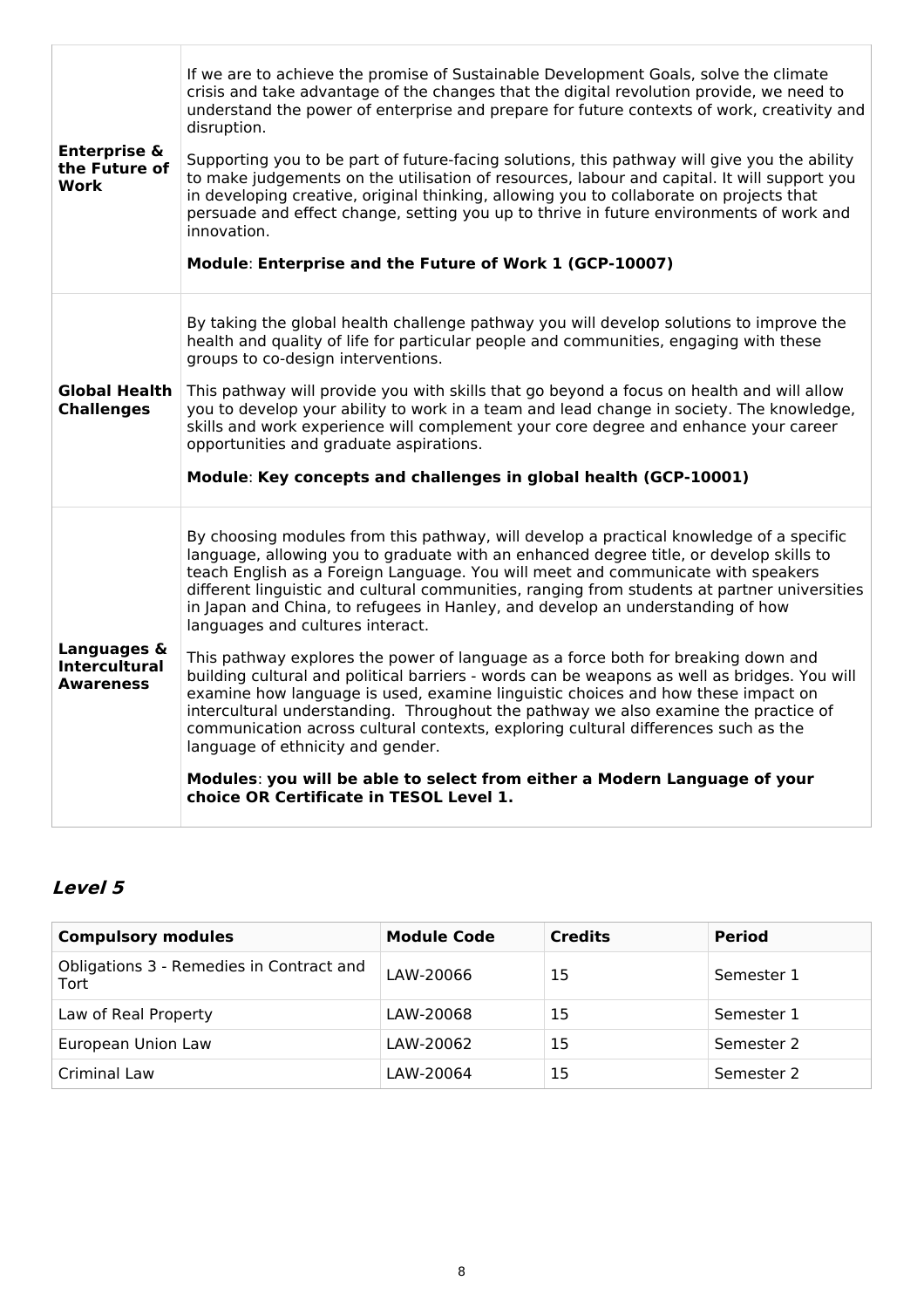| <b>Optional modules</b>                                 | <b>Module Code</b> | <b>Credits</b> | <b>Period</b> |
|---------------------------------------------------------|--------------------|----------------|---------------|
| Introduction to Public International Law                | LAW-20034          | 15             | Semester 1    |
| Law and ethics                                          | LAW-20038          | 15             | Semester 1    |
| Family Law - FHEQ Level 5                               | LAW-20046          | 15             | Semester 1    |
| Key Concepts in Employment Law                          | LAW-20070          | 15             | Semester 1    |
| Law in Action                                           | LAW-20033          | 15             | Semester 2    |
| Mental Health Law - FHEQ Level 5                        | LAW-20045          | 15             | Semester 2    |
| Introduction to Law and Society: Theory<br>and Practice | LAW-20054          | 15             | Semester 2    |
| Civil Litigation                                        | LAW-20060          | 15             | Semester 2    |
| Residential Conveyancing                                | LAW-20090          | 15             | Semester 2    |

## **Level 6**

| <b>Compulsory modules</b>      | <b>Module Code</b> | <b>Credits</b> | <b>Period</b> |
|--------------------------------|--------------------|----------------|---------------|
| Law of Trusts                  | LAW-30108          | 15             | Semester 1    |
| Contemporary Case Law Critique | LAW-30114          | 15             | Semester 2    |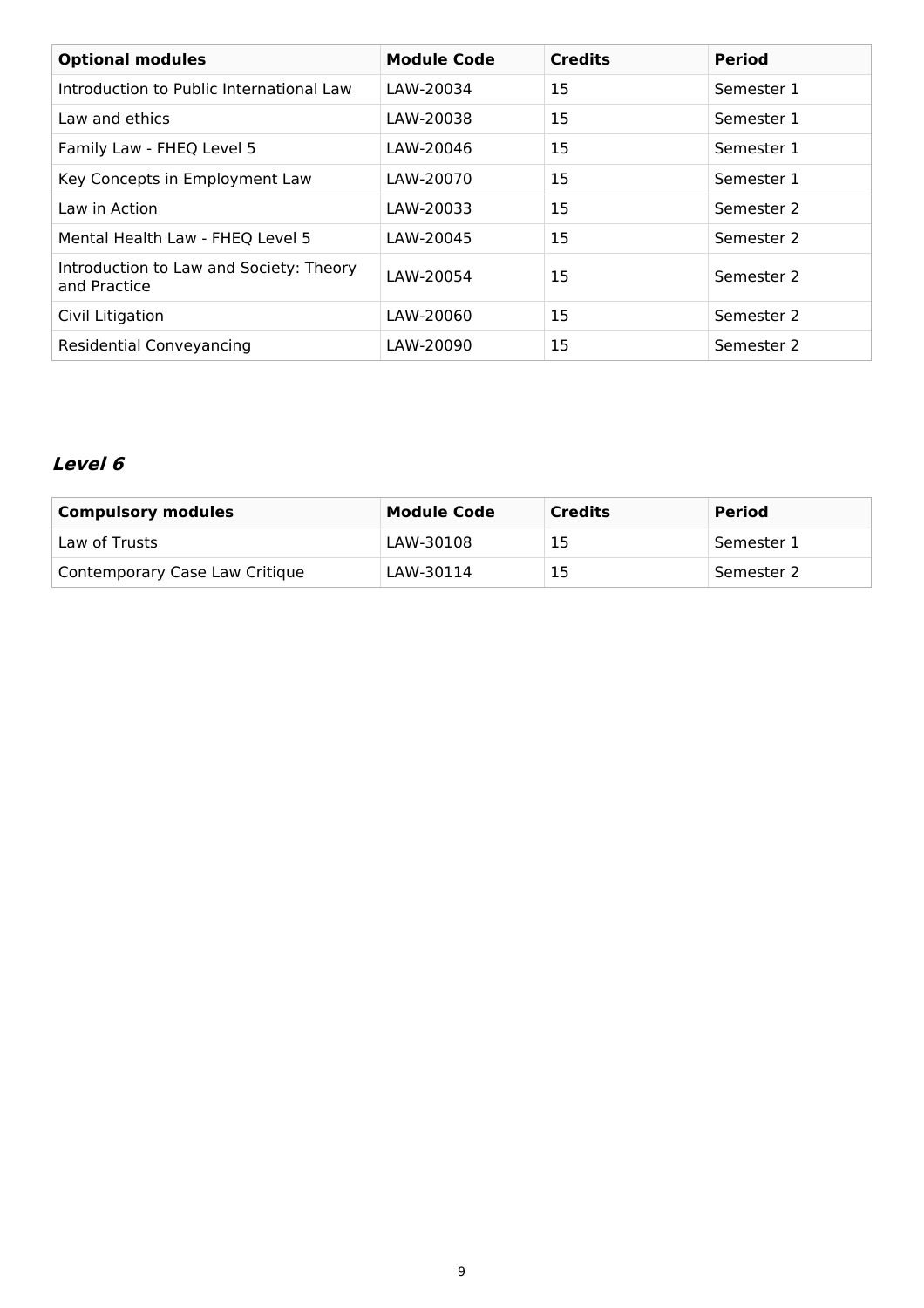| <b>Optional modules</b>                                                    | <b>Module Code</b> | <b>Credits</b> | <b>Period</b> |
|----------------------------------------------------------------------------|--------------------|----------------|---------------|
| Evidence                                                                   | LAW-30062          | 15             | Semester 1    |
| Child Law                                                                  | LAW-30072          | 15             | Semester 1    |
| Company Law                                                                | LAW-30080          | 15             | Semester 1    |
| <b>International Human Rights</b>                                          | LAW-30081          | 15             | Semester 1    |
| Jurisprudence                                                              | LAW-30082          | 15             | Semester 1    |
| <b>Health Care Law</b>                                                     | LAW-30088          | 15             | Semester 1    |
| <b>CAB Legal Research Placement</b>                                        | LAW-30098          | 15             | Semester 1    |
| <b>Advanced Criminal Law</b>                                               | LAW-30100          | 15             | Semester 1    |
| Professional Legal Skills - Interviewing,<br><b>Mediation and Advocacy</b> | LAW-30102          | 15             | Semester 1    |
| Dissertation (Double Module) - ISP                                         | LAW-30083          | 30             | Semester 1-2  |
| Gender, Sexuality & Law                                                    | LAW-30091          | 15             | Semester 2    |
| <b>Commercial Law</b>                                                      | LAW-30093          | 15             | Semester 2    |
| <b>Transnational Crime</b>                                                 | LAW-30094          | 15             | Semester 2    |
| Law and New Technologies                                                   | LAW-30097          | 15             | Semester 2    |
| <b>CAB Legal Research Placement</b>                                        | LAW-30098          | 15             | Semester 2    |
| Wills & Probate & Drafting                                                 | LAW-30106          | 15             | Semester 2    |
| <b>Residential Conveyancing</b>                                            | LAW-30110          | 15             | Semester 2    |
| <b>Business Law and Practice</b>                                           | LAW-30112          | 15             | Semester 2    |
| Disability Law                                                             | LAW-30116          | 15             | Semester 2    |
| The Practice of Criminal Litigation                                        | LAW-30118          | 15             | Semester 2    |
| Contemporary Issues in Environmental<br>Law                                | LAW-30128          | 15             | Semester 2    |

#### **LL.B. (Single Honours) Law with Professional Legal Practice;**

#### **LL.B. (Single Honours) Law with Criminology;**

#### **LL.B. (Single Honours) Law with Politics;**

#### **LL.B. (Single Honours) Law with Business**

In the case of the Single Honours pathways with Professional Legal Practice, Criminology, Politics or Business, the programme structure is essentially identical save that compulsory or optional modules in Professional Legal Practice, Criminology, Politics or Business (as the case may be) are substituted for what would otherwise be optional modules in Law or elective modules in non-Law subjects.

The alternative pathways are set out schematically in the following table.

#### **LL.B. (Single Honours) Law with Professional Legal Practice**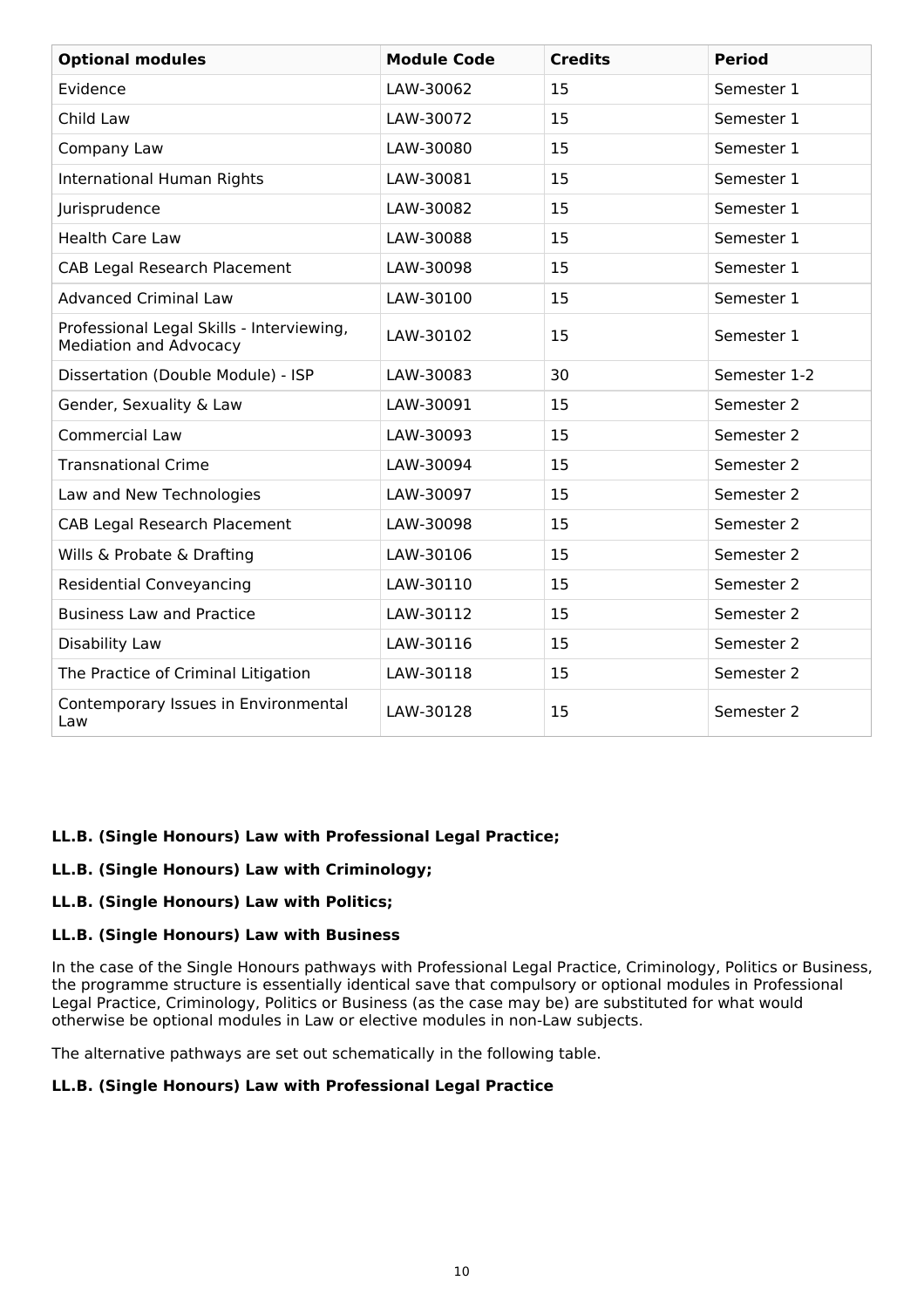| Module credit requirements for Law with Professional Legal Practice |                   |     |                 |     |                  |  |
|---------------------------------------------------------------------|-------------------|-----|-----------------|-----|------------------|--|
| Year                                                                |                   |     | <b>Optional</b> |     | <b>Electives</b> |  |
|                                                                     | <b>Compulsory</b> | Min | Max             | Min | Max              |  |
|                                                                     | 90                | 15  | 30              | 0   | 15               |  |
|                                                                     | 60                | 60  | 60              | 0   | 0                |  |
|                                                                     | 30                | 90  | 90              | 0   | 0                |  |

### **Year 1 (Level 4)**

| <b>Compulsory modules</b>      | <b>Module Code</b> | <b>Credits</b> | <b>Semester</b> |
|--------------------------------|--------------------|----------------|-----------------|
| <b>Constitutional Law</b>      | LAW-10029          | 15             | 1               |
| <b>Obligations 1: Contract</b> | LAW-10035          | 15             | 1               |
| Legal Essentials               | LAW-10039          | 15             |                 |
| Administrative Law             | LAW-10031          | 15             | 2               |
| <b>Obligations 2: Torts</b>    | LAW-10033          | 15             | 2               |
| Introduction to Property Law   | LAW-10037          | 15             | 2               |
| <b>Optional modules</b>        |                    |                |                 |

See the list above under the LLB (Single Honours) Law heading.

## **Year 2 (Level 5)**

| <b>Compulsory modules</b>                    | <b>Module Code</b> | <b>Credits</b> | Semester |
|----------------------------------------------|--------------------|----------------|----------|
| Obligations 3: Remedies in Contract and Tort | LAW-20066          | 15             |          |
| Law of Real Property                         | LAW-20068          | 15             |          |
| European Union Law                           | LAW-20062          | 15             |          |
| Criminal Law                                 | LAW-20064          | 15             |          |

## **Optional modules**

See the list above under the LLB (Single Honours) Law heading. Students on this programme will usually follow two skills based optional modules at Level 5 from <sup>a</sup> selection to be advised annually.

#### **Year 3 (Level 6)**

| <b>Compulsory modules</b>      | <b>Module Code</b> | <b>Credits</b> | Semester |
|--------------------------------|--------------------|----------------|----------|
| Law of Trusts                  | LAW-30108          |                |          |
| Contemporary Case Law Critique | LAW-30114          |                |          |

#### **Optional modules**

See the list above under the LLB (Single Honours) Law heading. Students on this programme will usually follow four skills based optional modules at Level 6 from <sup>a</sup> selection to be advised annually.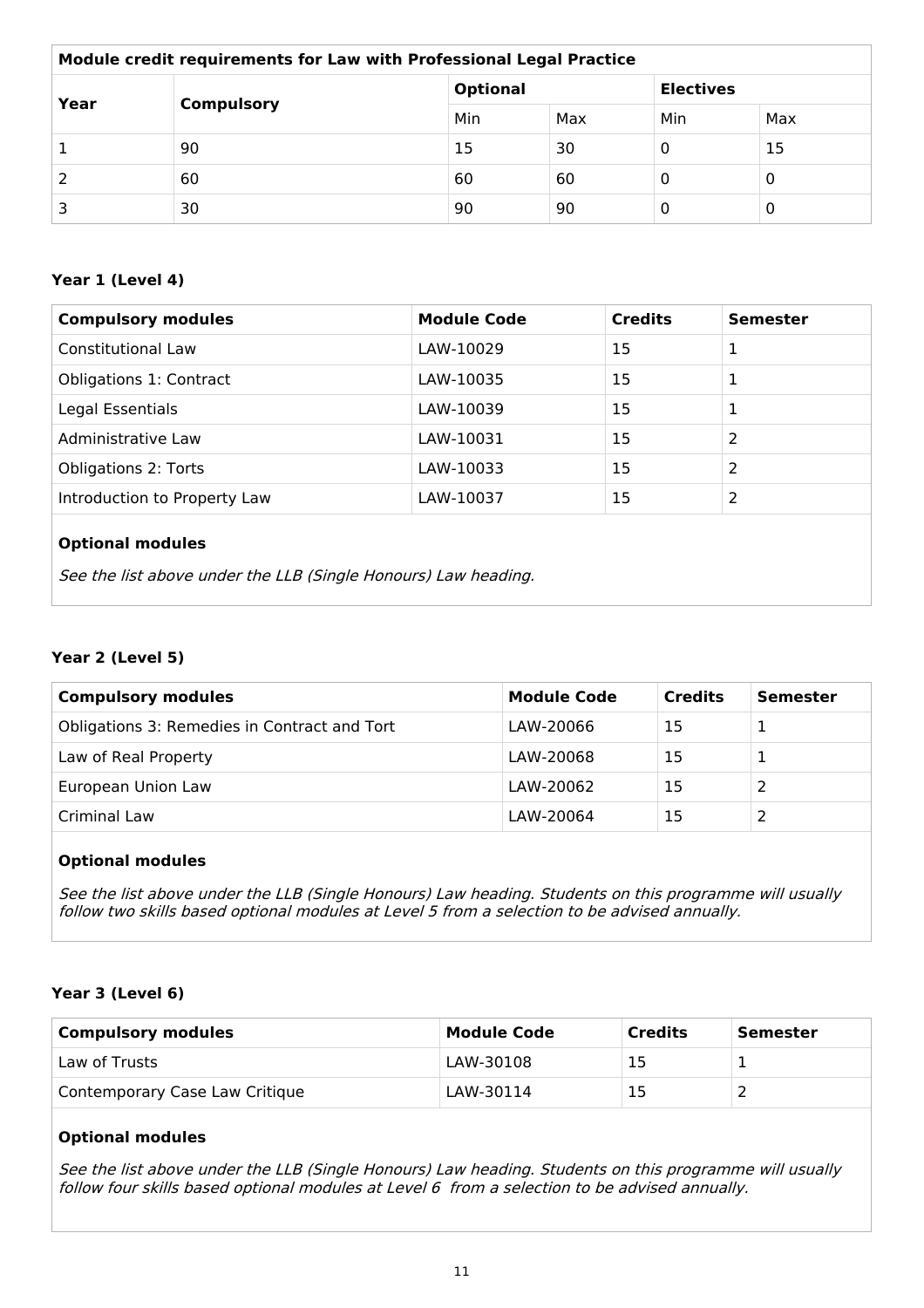#### **LL.B. (Single Honours) Law with Criminology**

| <b>Module credit requirements for Law with Criminology</b> |     |                                     |     |     |     |
|------------------------------------------------------------|-----|-------------------------------------|-----|-----|-----|
| Year<br><b>Compulsory</b>                                  |     | <b>Optional</b><br><b>Electives</b> |     |     |     |
|                                                            |     | Min                                 | Max | Min | Max |
|                                                            | 120 | U                                   | 0   | 0   | 0   |
|                                                            | 90  | 30                                  | 30  | 0   | 0   |
|                                                            | 30  | 90                                  | 90  | 0   | 0   |

#### $\mathbf{r}$ **Module credit requirements for Law with Criminology**

## **Year 1 (Level 4)**

| <b>Compulsory modules</b>                                 | <b>Module Code</b> | <b>Credits</b> | <b>Semester</b> |
|-----------------------------------------------------------|--------------------|----------------|-----------------|
| <b>Constitutional Law</b>                                 | LAW-10029          | 15             | 1               |
| Obligations 1: Contract                                   | LAW-10035          | 15             | 1               |
| Legal Essentials                                          | LAW-10039          | 15             | $\mathbf{1}$    |
| Criminology: Understanding Crime                          | CRI-10010          | 15             | 1               |
| Administrative Law                                        | LAW-10031          | 15             | 2               |
| <b>Obligations 2: Torts</b>                               | LAW-10033          | 15             | 2               |
| Introduction to Property Law                              | LAW-10037          | 15             | 2               |
| Criminology: Criminal Justice: Process, Policy & Practice | CRI-10013          | 15             | 2               |

#### **Year 2 (Level 5)**

| <b>Compulsory modules</b>                                                                                                             | <b>Module</b><br>Code |    | Credits Semester |
|---------------------------------------------------------------------------------------------------------------------------------------|-----------------------|----|------------------|
| Obligations 3: Remedies in Contract and Tort                                                                                          | LAW-<br>20066         | 15 | 1                |
| Law of Real Property                                                                                                                  | LAW-<br>20068         | 15 | 1                |
| European Union Law                                                                                                                    | LAW-<br>20062         | 15 | 2                |
| Criminal Law                                                                                                                          | LAW-<br>20064         | 15 | 2                |
| Research Methods in Criminology (or, if the Criminology module is taken in<br>semester 2, one Optional Criminology module)            | CRI-<br>20020         | 15 | 2                |
| Crime and Justice in a Global Context (or if the Criminology module has<br>been taken in semester 1, one Optional Criminology module) | CRI-<br>20016         | 15 | 1                |

#### **Optional Modules**

See the list above under the LLB (Single Honours) Law heading

#### **Module Rules:**

Students must choose two optional modules in Law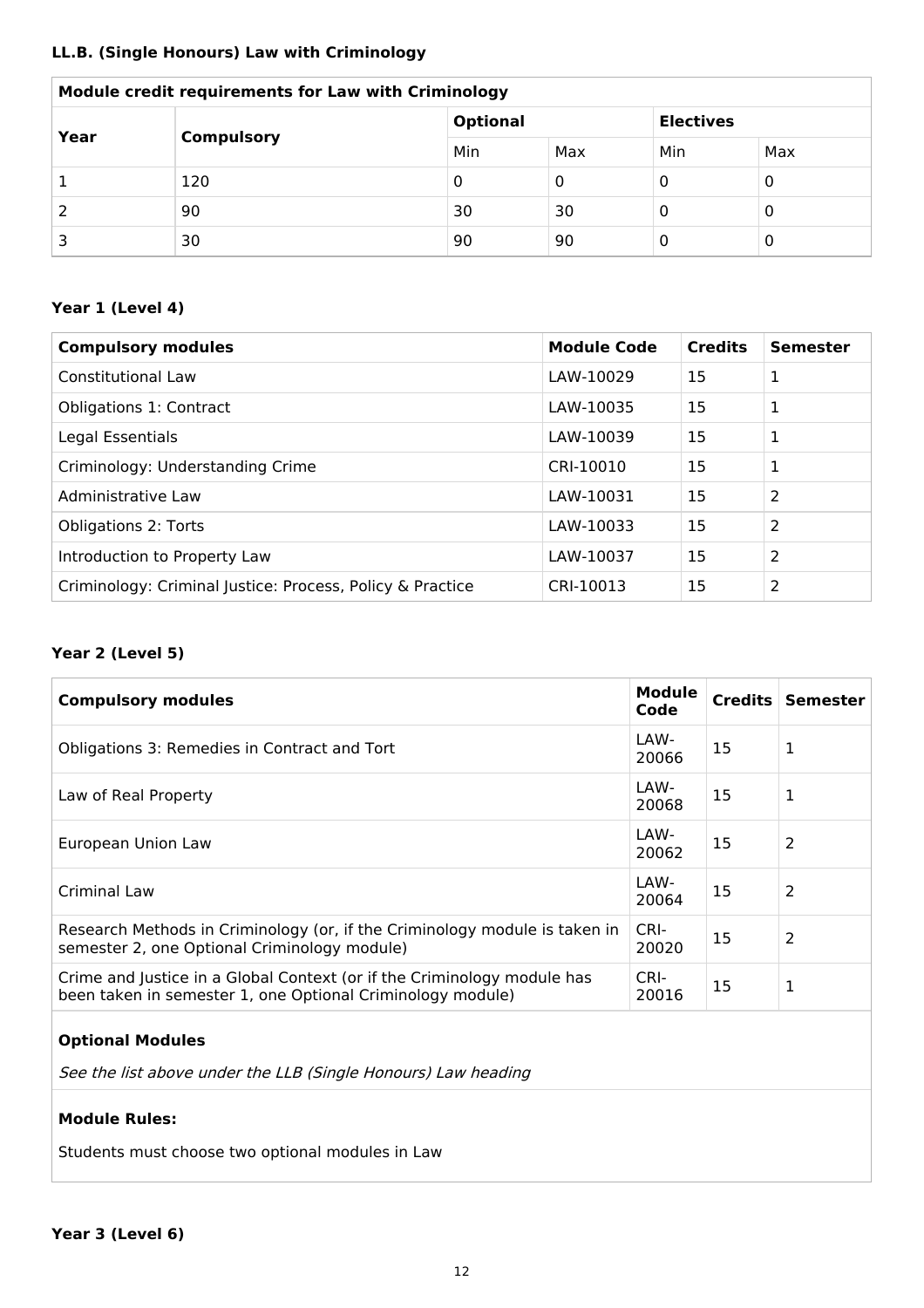| <b>Compulsory modules</b>      | <b>Module Code</b> | Credits | Semester |
|--------------------------------|--------------------|---------|----------|
| Law of Trusts                  | LAW-30108          | 15      |          |
| Contemporary Case Law Critique | LAW-30114          | 15      |          |

## **Optional modules in Law**

See the list above under the LLB (Single Honours) Law heading

| <b>Optional modules in Criminology</b>          | <b>Module Code</b> | <b>Credits</b> | <b>Semester</b> |
|-------------------------------------------------|--------------------|----------------|-----------------|
| Prisons and Imprisonment                        | CRI-30044          | 15             | 1               |
| Popular Culture and Crime                       | CRI-30045          | 15             | 1               |
| <b>State Crimes and Crimes Against Humanity</b> | CRI-30038          | 15             | 1               |
| Youth Justice and Crime                         | CRI-30056          | 15             | 1               |
| Living with Aliens                              | CRI-30048          | 15             | 2               |
| Drugs: High Crimes or Misdemeanours             | CRI-30049          | 15             | 2               |
|                                                 |                    |                |                 |
| <b>Add to A Line 1</b>                          |                    |                |                 |

#### **Module Rules:**

Students must choose four optional modules in Law and two optional modules in Criminology

#### **LL.B. (Single Honours) Law with Politics**

| Module credit requirements for Law with Politics |                                     |     |     |     |   |
|--------------------------------------------------|-------------------------------------|-----|-----|-----|---|
| Year<br><b>Compulsory</b>                        | <b>Electives</b><br><b>Optional</b> |     |     |     |   |
|                                                  | Min                                 | Max | Min | Max |   |
|                                                  | 120                                 | 0   | 0   | 0   | 0 |
|                                                  | 90                                  | 30  | 30  | 0   | O |
|                                                  | 30                                  | 90  | 90  |     | Ü |

## **Year 1 (Level 4)**

| <b>Compulsory modules</b>      | <b>Module Code</b> | <b>Credits</b> | <b>Semester</b> |
|--------------------------------|--------------------|----------------|-----------------|
| <b>Constitutional Law</b>      | LAW-10029          | 15             |                 |
| <b>Obligations 1: Contract</b> | LAW-10035          | 15             | 1               |
| Legal Essentials               | LAW-10039          | 15             | 1               |
| Politics: Why Politics Matters | PIR-10038          | 15             |                 |
| Administrative Law             | LAW-10031          | 15             | 2               |
| <b>Obligations 2: Torts</b>    | LAW-10033          | 15             | 2               |
| Introduction to Property Law   | LAW-10037          | 15             | 2               |
| Politics: Modern Democracies   | PIR-10055          | 15             | 2               |

#### **Year 2 (Level 5)**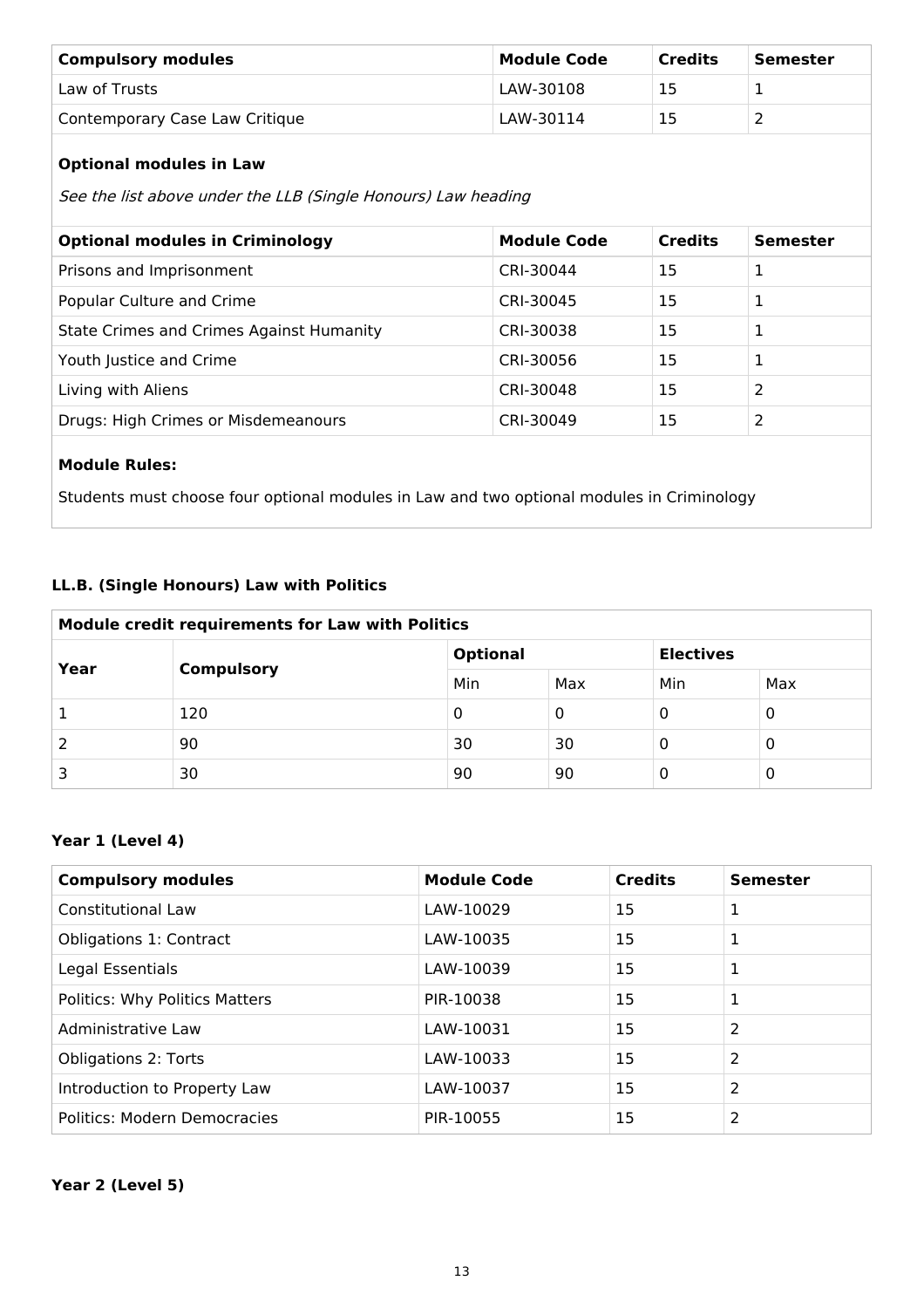| <b>Compulsory modules</b>                    | <b>Module Code</b> | <b>Credits</b> | <b>Semester</b> |
|----------------------------------------------|--------------------|----------------|-----------------|
| Obligations 3: Remedies in Contract and Tort | LAW-20066          | 15             |                 |
| Law of Real Property                         | LAW-20068          | 15             |                 |
| Politics: British Government and Politics    | PIR-20074          | 15             |                 |
| European Union Law                           | LAW-20062          | 15             | 2               |
| Criminal Law                                 | LAW-20064          | 15             | 2               |
| Politics: Freedom and Equality               | PIR-20066          | 15             |                 |

#### **Optional modules in Law**

See list above under the LLB (Single Honours) Law heading

| <b>Optional modules in Politics</b>      | <b>Module Code</b> | <b>Credits</b> | Semester |
|------------------------------------------|--------------------|----------------|----------|
| l US Government I                        | PIR-20071          | 15             |          |
| <b>Environmental Politics and Policy</b> | PIR-20067          | 15             |          |
|                                          |                    |                |          |

#### **Module Rules:**

Students must choose two optional modules in Law

## **Year 3 (Level 6)**

| <b>Compulsory modules</b>      | <b>Module Code</b> | <b>Credits</b> | Semester |
|--------------------------------|--------------------|----------------|----------|
| Law of Trusts                  | LAW-30108          | 15             |          |
| Contemporary Case Law Critique | LAW-30114          | 15             |          |

#### **Optional modules in Law**

See the list above under the LLB (Single Honours) Law heading

| <b>Optional modules in Politics</b>                  | <b>Module Code</b> | <b>Credits</b> | <b>Semester</b> |
|------------------------------------------------------|--------------------|----------------|-----------------|
| Politics of Development                              | PIR-30147          | 15             | L.              |
| The US Presidency                                    | PIR-30117          | 15             |                 |
| Global Governance of Peace and Security              | PIR-30164          | 15             |                 |
| Human Rights: Concepts, Norms and Identities         | PIR-30126          | 15             | 2               |
| Policing International Order                         | PIR-30118          | 15             | 2               |
| <b>Understanding Terrorism and Counter Terrorism</b> | PIR-30114          | 15             | 2               |
| Contemporary Democratic Theory                       | PIR-30150          | 15             | 2               |

#### **Module Rules:**

Students must choose four optional modules in Law and two optional modules in Politics

#### **LL.B. (Single Honours) Law with Business**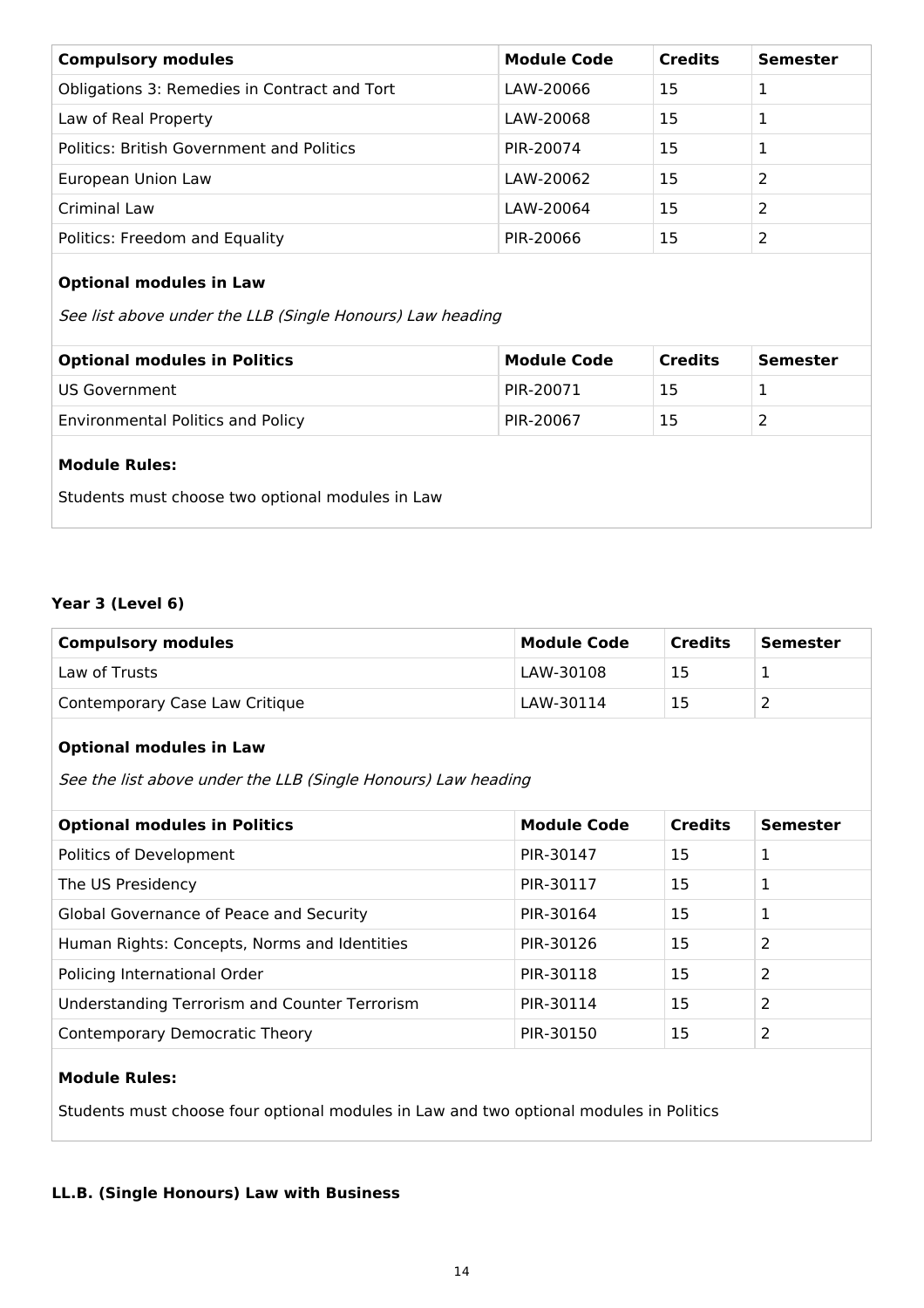| <b>Module credit requirements for Law with Business</b> |                   |                 |     |                  |     |
|---------------------------------------------------------|-------------------|-----------------|-----|------------------|-----|
| Year                                                    | <b>Compulsory</b> | <b>Optional</b> |     | <b>Electives</b> |     |
|                                                         |                   | Min             | Max | Min              | Max |
|                                                         | 120               | 0               | 0   | 0                | 0   |
|                                                         | 60                | 60              | 60  | 0                | 0   |
|                                                         | 30                | 90              | 90  | 0                | 0   |

#### **Year 1 (Level 4)**

| <b>Compulsory modules</b>              | <b>Module Code</b> | <b>Credits</b> | <b>Semester</b> |
|----------------------------------------|--------------------|----------------|-----------------|
| <b>Constitutional Law</b>              | LAW-10029          | 15             | 1               |
| Obligations 1: Contract                | LAW-10035          | 15             | 1               |
| Legal Essentials                       | LAW-10039          | 15             | 1               |
| Management in Context                  | MAN-10018          | 15             | 1               |
| Administrative Law                     | LAW-10031          | 15             | 2               |
| <b>Obligations 2: Torts</b>            | LAW-10033          | 15             | 2               |
| Introduction to Property Law           | LAW-10037          | 15             | 2               |
| Introduction to International Business | MAN-10023          | 15             | 2               |

#### **Year 2 (Level 5)**

| <b>Compulsory modules</b>                    | <b>Module Code</b> | <b>Credits</b> | <b>Semester</b> |
|----------------------------------------------|--------------------|----------------|-----------------|
| Obligations 3: Remedies in Contract and Tort | LAW-20066          | 15             |                 |
| Law of Real Property                         | LAW-20068          | 15             |                 |
| European Union Law                           | LAW-20062          | 15             |                 |
| Criminal Law                                 | LAW-20064          | 15             |                 |

## **Optional modules in Law**

See the list above under the LLB (Single Honours) Law heading

| <b>Optional modules in Business</b>       | <b>Module Code</b> | <b>Credits</b> | <b>Semester</b> |
|-------------------------------------------|--------------------|----------------|-----------------|
| Managing in the Multinational Corporation | MAN-20084          | 15             |                 |
| Organisational Behaviour                  | MAN-20055          | 15             |                 |
| Operations and Quality Management         | MAN-20053          | 15             |                 |
| International Supply Chain Management     | MAN-20083          | 15             |                 |

## **Module Rules:**

Students must choose two optional modules in Law and two optional modules in Business Management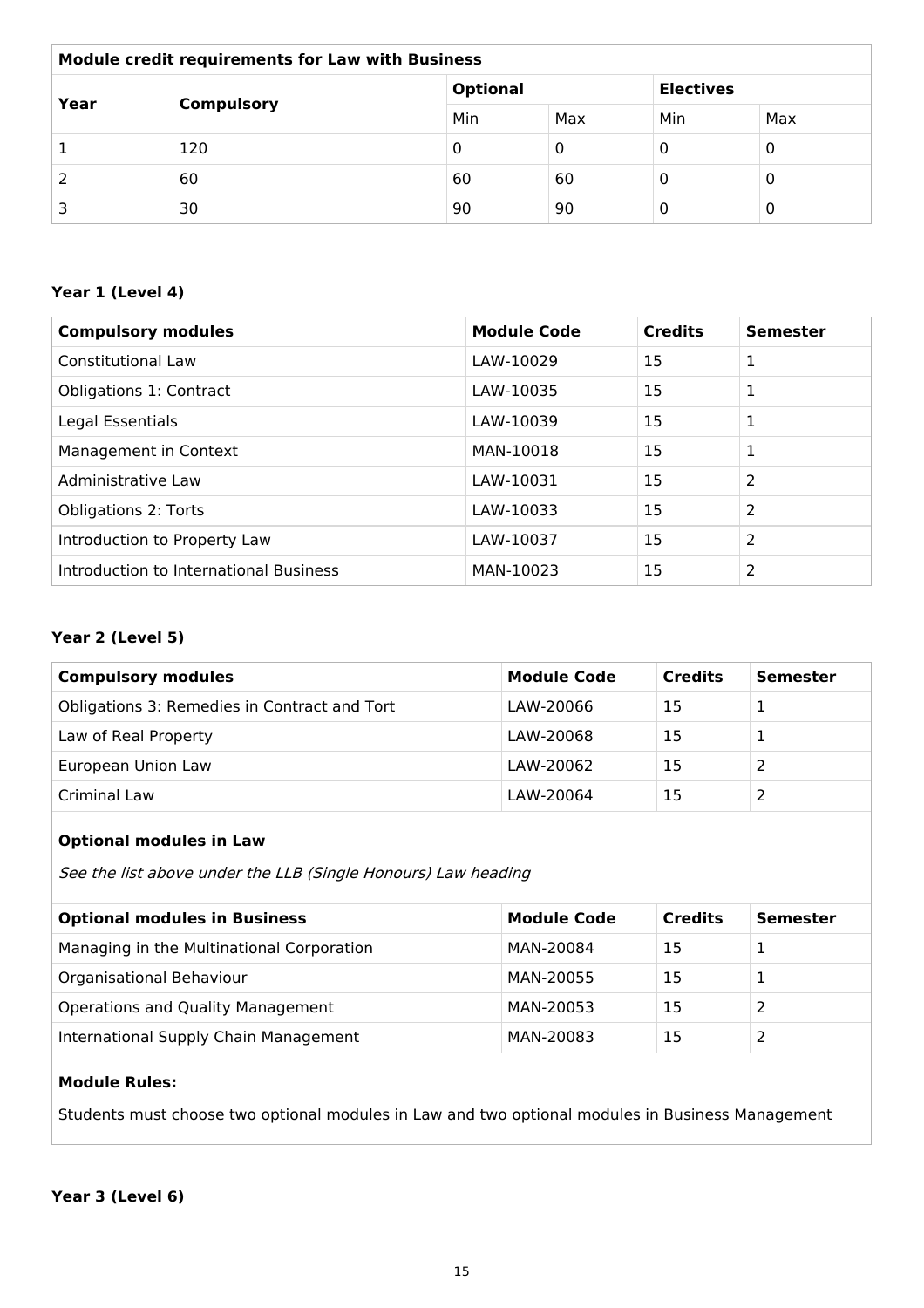| <b>Compulsory modules</b>      | Module Code | <b>Credits</b> | Semester |
|--------------------------------|-------------|----------------|----------|
| Law of Trusts                  | LAW-30108   |                |          |
| Contemporary Case Law Critique | LAW-30114   |                |          |

#### **Optional modules in Law**

See the list above under the LLB (Single Honours) Law heading

| <b>Optional modules in Business</b>  | <b>Module Code</b> | <b>Credits</b> | <b>Semester</b> |
|--------------------------------------|--------------------|----------------|-----------------|
| <b>Business Strategy</b>             | MAN-30048          | 15             | 1               |
| <b>Comparative Business Cultures</b> | MAN-30056          | 15             |                 |
| Contemporary Issues in Management    | MAN-30047          | 15             | 2               |
| Managing International Projects      | MAN-30065          | 15             | 2               |
| Enterprise Plan                      | MAN-30070          | 15             | 2               |

#### **Module Rules:**

Students must choose four optional modules in Law and two optional modules in Business Management

## **9. Final and intermediate awards**

Credits required for each level of academic award are as follows:

| <b>Honours</b><br><b>Degree</b>                     | 360<br>credits | You will require at least 120 credits at levels 4, 5 and 6<br>You must accumulate at least 270 credits in your main subject (out of 360 credits<br>overall), with at least 90 credits in each of the three years of study, to graduate with<br>a named single honours degree in this subject.<br>NB: These requirements are separate and distinct from those of the Bar<br><b>Standards Board and the Solicitors Regulation Authority, which require that</b><br>in order for an award to be recognised as a Qualifying Law Degree (QLD)<br>the study of legal subjects must be not less than 240 credits in a 360-credit<br>degree programme and that the coverage of Foundations of Legal<br>Knowledge subjects must amount to not less than 180 credits. Students<br>wishing to achieve a QLD must satisfy both the Keele requirements for the<br>award of a single honours degree as well as the requirements of the<br>professional bodies. |
|-----------------------------------------------------|----------------|--------------------------------------------------------------------------------------------------------------------------------------------------------------------------------------------------------------------------------------------------------------------------------------------------------------------------------------------------------------------------------------------------------------------------------------------------------------------------------------------------------------------------------------------------------------------------------------------------------------------------------------------------------------------------------------------------------------------------------------------------------------------------------------------------------------------------------------------------------------------------------------------------------------------------------------------------|
| <b>Diploma</b><br>in Higher<br><b>Education</b>     | 240<br>credits | You will require at least 120 credits at level 4 or higher and at least 120 credits at<br>level 5 or higher                                                                                                                                                                                                                                                                                                                                                                                                                                                                                                                                                                                                                                                                                                                                                                                                                                      |
| <b>Certificate</b><br>in Higher<br><b>Education</b> | 120<br>credits | You will require at least 120 credits at level 4 or higher                                                                                                                                                                                                                                                                                                                                                                                                                                                                                                                                                                                                                                                                                                                                                                                                                                                                                       |

**International Year option [with named route if applicable]:** in addition to the above students must pass a module covering the international year in order to graduate with a named degree including the 'international year' wording. Students who do not complete, or fail the international year, will be transferred to the three-year version of the programme.

**Work Placement Year option [with named route if applicable]:** in addition to the above students must pass a non-credit bearing module covering the work placement year in order to graduate with a named degree including the 'with Work Placement Year' wording. Students who do not complete, or fail the work placement year, will be transferred to the three-year version of the programme.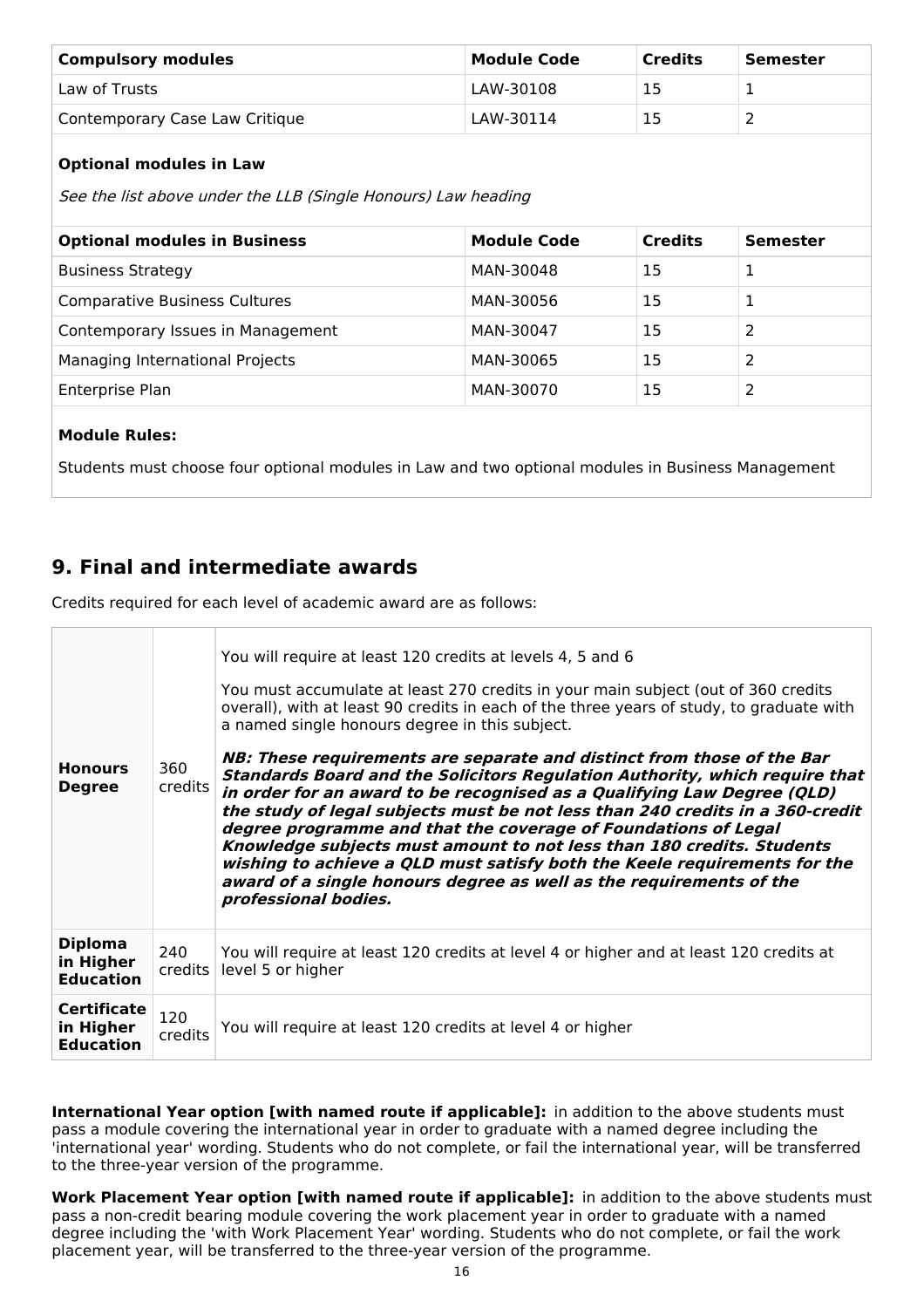# **10. How is the Programme Assessed?**

The wide variety of assessment methods used on this programme at Keele reflects the broad range of knowledge and skills that are developed as you progress through the degree programme. Teaching staff pay particular attention to specifying clear assessment criteria and providing timely, regular and constructive feedback that helps to clarify things you did not understand and helps you to improve your performance. The following list is representative of the variety of assessment methods used on your programme:

- **Research essays**: to assess knowledge and understanding, in particular the ability to make a reasoned, critical judgement based on an informed understanding of legal and policy arguments in a specific area of law; also, the ability to assess information retrieval and other research skills
- **Problem-based written examinations**: to assess knowledge and understanding, in particular the application of knowledge to complex factual situations and the ability to provide a reasoned, preferred option; also, to assess the ability to provide arguable conclusions for concrete problems and ability to retrieve relevant legal materials
- **Essay-style examination questions**: to assess knowledge and understanding, in particular the ability to analyse several possible solutions to a particular legal problem, and be able to choose, with supportable reasons, the preferred solution; and the ability to make a reasoned critical judgement based on an informed understanding of legal and policy arguments in the area in question
- **Web-based assessment exercises**: to assess subject-specific and key academic skills, in particular the ability to identify and retrieve relevant legal and non-legal information, using electronic and paper sources and the ability to work effectively with legal materials such as case reports and statutes
- **Peer assessment exercises**: to assess knowledge and understanding, subject-specific and key academic skills, in particular the ability to communicate legal and other concepts effectively in writing and orally, work within a group to solve problems or advance a learning objective and communicate effectively in a group context
- **Portfolios**: may consist of a range of different pieces of work but routinely include a requirement that students provide some evidence of critical reflection on the development of their own learning
- **Legal document writing**: to assess students' ability to apply theoretical knowledge to practice-like problems
- **Practical assessment reflecting the problem based practice focus of the PLP pathway** including oral applications in Mooting as well as drafting a legal document such as a will in Will and Probate and drafting
- **Case studies released in advance but assessed in an unseen examination** containing further facts and practical legal problems which require students to demonstrate tactical legal advice as well as advising on appropriate legal options. The assessments may require the completion of legal forms and or drafting
- **Independent Study Project:** including, for example, Contemporary Case Law Critique or the Dissertation, to assess students' ability to undertake substantial research and writing and to formulate and answer research questions

Marks are awarded for summative assessments designed to assess your achievement of learning outcomes. You will also be assessed formatively to enable you to monitor your own progress and to assist staff in identifying and addressing any specific learning needs. Feedback, including guidance on how you can improve the quality of your work, is also provided on all summative assessments within three working weeks of submission, unless there are compelling circumstances that make this impossible, and more informally in the course of tutorial and seminar discussions.

# **11. Contact Time and Expected Workload**

This contact time measure is intended to provide you with an indication of the type of activity you are likely to undertake during this programme. The data is compiled based on module choices and learning patterns of students on similar programmes in previous years. Every effort is made to ensure this data is a realistic representation of what you are likely to experience, but changes to programmes, teaching methods and assessment methods mean this data is representative and not specific.

Undergraduate courses at Keele contain an element of module choice; therefore, individual students will experience a different mix of contact time and assessment types dependent upon their own individual choice of modules. The figures below are an example of activities that a student may expect on your chosen course by year stage of study. Contact time includes scheduled activities such as: lecture, seminar, tutorial, project supervision, demonstration, practical classes and labs, supervised time in labs/workshop, fieldwork and external visits. The figures are based on 1,200 hours of student effort each year for full-time students.

## **Activity**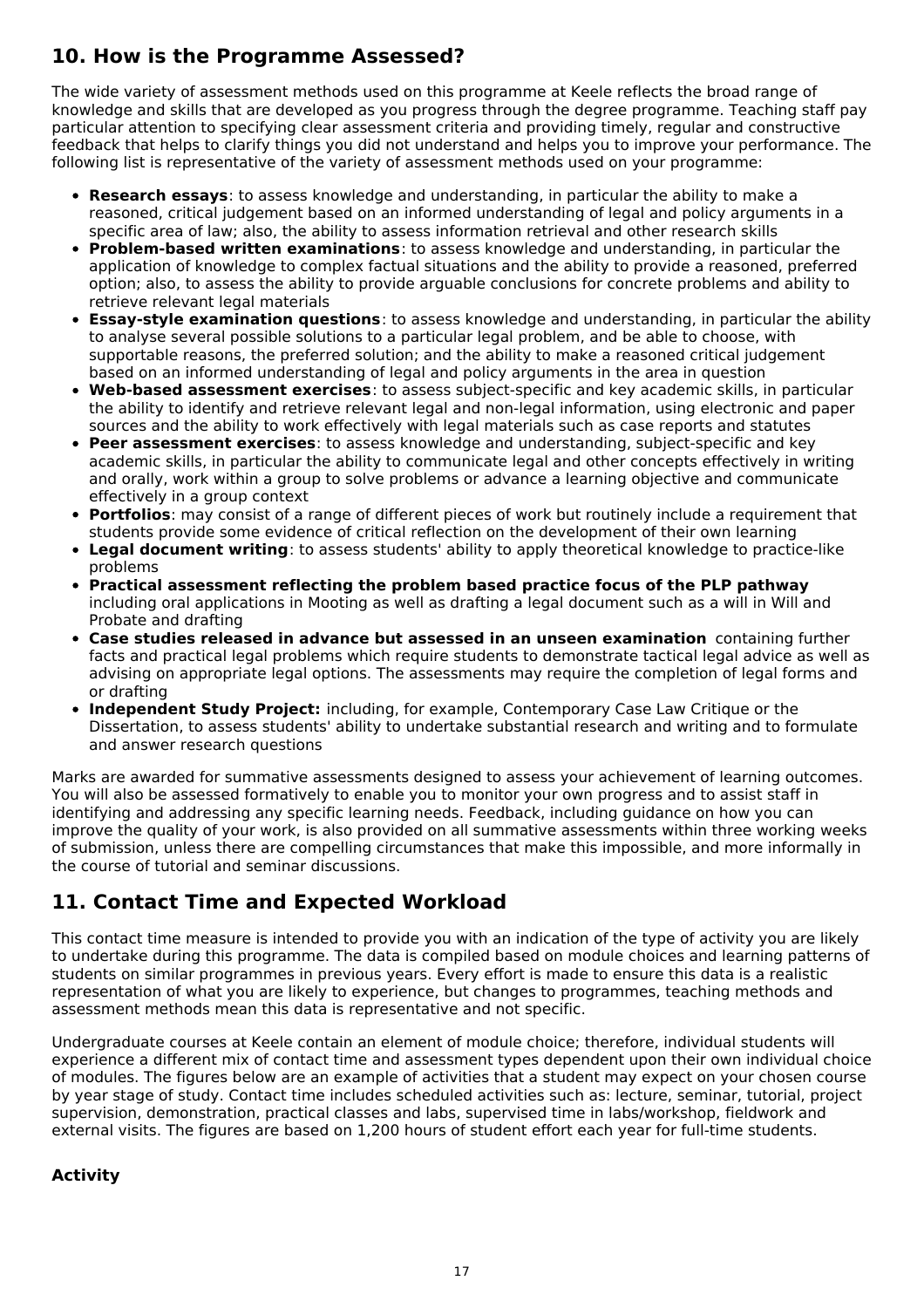|                     | <b>Scheduled learning and teaching</b><br>activities | <b>Guided independent</b><br><b>Study</b> | <b>Placements</b> |
|---------------------|------------------------------------------------------|-------------------------------------------|-------------------|
| Year 1 (Level<br>4) | 21%                                                  | 79%                                       | 0%                |
| Year 2 (Level<br>5) | 17%                                                  | 83%                                       | $0\%$             |
| Year 3 (Level<br>6) | 16%                                                  | 84%                                       | 0%                |

## **12. Accreditation**

This programme is accredited by The Solicitors Regulation Authority and the Bar Standards Board. Please note the following:

**Module Selection:** Students should note that to have their award recognised as a Qualifying Law Degree (QLD) they must study Law modules of not less than 240 credits in a 360-credit degree programme and that the coverage of Foundations of Legal Knowledge subjects must amount to not less than 180 credits. Students wishing to achieve a QLD must satisfy both the Keele requirements for the award of a single honours degree as well as the requirements of the professional bodies.

**Regulations:** Your programme has professional accreditation and while there are no specific regulations, which you have to agree to abide by, you should be aware that the Solicitors Regulatory Authority (SRA) has a responsibility under the Solicitors Act 1974 to ensure that those who are admitted to practice as solicitors are of satisfactory character and suitability (<https://www.sra.org.uk/home/home.page>). The Bar Standards Board applies similar criteria to those seeking admission as barristers. If you intend to seek professional qualification you will therefore be required to complete a screening process before you are admitted as a solicitor or barrister. This may include a request to the University for a reference as to your suitability to practice. Any such reference *must* include information about any finding of academic misconduct (cheating or plagiarism).

# **13. University Regulations**

The University Regulations form the framework for learning, teaching and assessment and other aspects of the student experience. Further information about the University Regulations can be found at: <http://www.keele.ac.uk/student-agreement/>

If this programme has any exemptions, variations or additions to the University Regulations these will be detailed in an Annex at the end of this document titled 'Programme-specific regulations'.

## **14. Other Learning Opportunities**

#### **Note regarding study abroad (semester)**

Single semester study abroad is not available to students on the LL.B. (Single Honours) programmes.

#### **Study Abroad (International Year)**

A summary of the International Year, which is a potential option for students after completion of year 2 (Level 5), is provided in the Annex for the International Year.

#### **Other opportunities**

Other learning opportunities for Law students include the annual Client Interviewing competition, Negotiation competition, and a rolling programme of Mooting, including national competitions. Students at Keele Law School also have access to the CLOCK programme, which established a new student role of Community Legal Companion. Under this role, students are trained by local law firms, the courts and advice agencies to provide support and assistance for un-represented litigants in the local court. Students who successfully complete a year in this role will also receive the Keele University Employability Achievement Award - Community Legal Companion, which is also reported on their individual Higher Education Achievement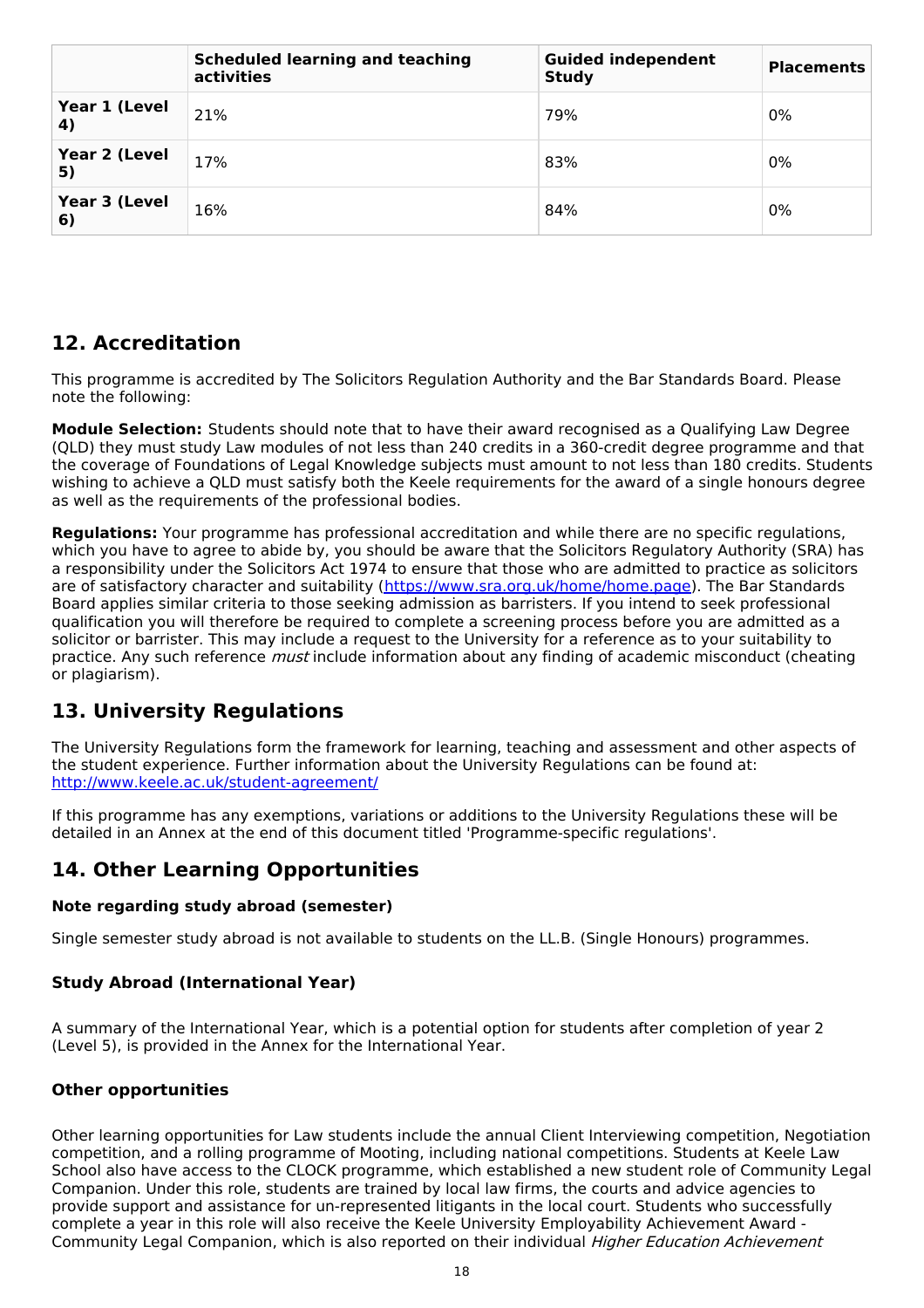Report (HEAR). We also offer students the opportunity to participate in our two legal advice clinics specialising in Commercial law and Divorce law respectively. During their time at Keele, students also have the opportunity to hear from, and talk to, a range of guest speakers and presenters including staff from other academic institutions and members of the legal profession and judiciary. Some of these activities are timetabled as part of taught modules, others are organised separately but are widely advertised and undergraduate students are always welcome to attend.

# **15. Additional Costs**

Modules across the undergraduate Law programme will include recommended core and supplemental texts. While paper and/or electronic copies will be available via Library services students may wish to purchase their own copies. Costs will vary depending on the particular text [Law textbooks vary between c. £20-40] and the purchasing of texts, although encouraged, is optional. Some modules require students to purchase statute and course-material packs. However, these will be made available to students at minimal cost, effectively representing the photocopying charge, usually amounting to less than £5.

The School encourages students to participate in co-curricular activities such as Mooting and Client Interviewing as well as our Community Legal Outreach initiative. The School also organises voluntary course related field trips including, for example, visits to the Houses of Parliament and networking events with the legal profession. Students engaged in these activities may be required to meet travel and subsistence costs, which vary depending on the activity, and will be kept to a minimum as far as possible. Specific costs will be confirmed in advance of each field trip.

These costs have been forecast by the University as accurately as possible but may be subject to change as a result of factors outside of our control (for example, increase in costs for external services). Forecast costs are reviewed on an annual basis to ensure they remain representative. Where additional costs are in direct control of the University we will ensure increases do not exceed 5%.

As to be expected there will be additional costs for inter-library loans and potential overdue library fines, print and graduation. We do not anticipate any further costs for this programme.

## **16. Annex - International Year**

#### **LL.B. (Hons.) Law with International Year**

#### **International Year Programme**

Students registered for this Single Honours programme may either be admitted for or apply to transfer during their period of study at Level 5 to the International Year option. Students accepted onto this option will have an extra year of study (the International Year) at an international partner institution after they have completed Year 2 (Level 5) at Keele.

Students who successfully complete both the second year (Level 5) and the International Year will be permitted to progress to Level 6. Students who fail to satisfy the examiners in respect of the International Year will normally revert to the standard programme and progress to Level 6 on that basis. The failure will be recorded on the student's final transcript.

Study at Level 4, Level 5 and Level 6 will be as per the main body of this document. The additional detail contained in this annex will pertain solely to students registered for the International Year option.

#### **International Year Programme Aims**

In addition to the programme aims specified in the main body of this document, the international year programme of study aims to provide students with:

- 1. Personal development as a student and a researcher with an appreciation of the international dimension of their subject
- 2. Experience of a different culture, academically, professionally and socially

#### **Entry Requirements for the International Year**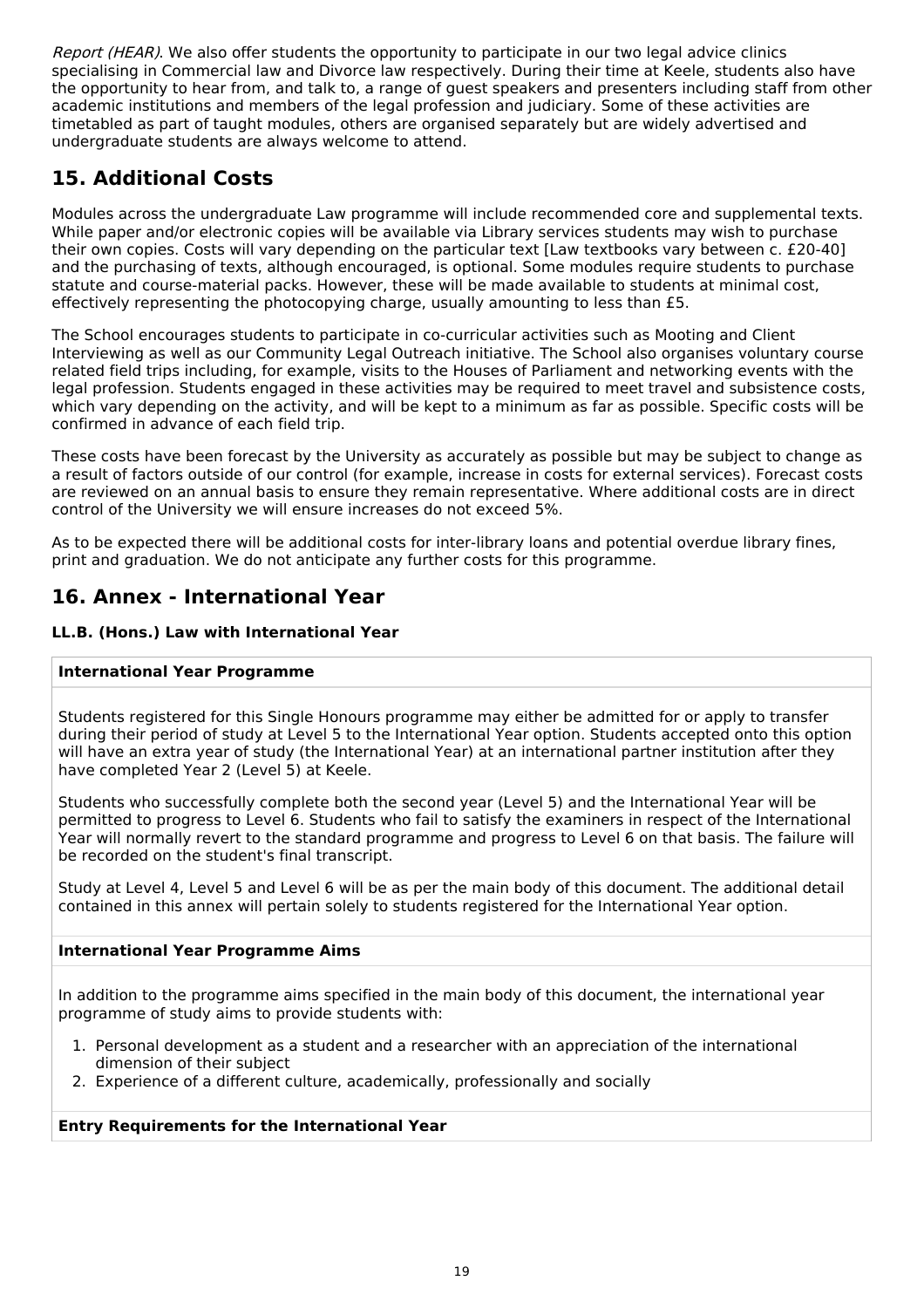Students may apply to the 4-year programme during Level 5. Admission to the International Year is subject to successful application, interview and references from appropriate staff.

The criteria to be applied are:

- Academic Performance (an average of 55% across all modules at Level 5 is required. Students with up to 15 credits of re-assessment who meet the 55% requirement may progress to the International Year. Where no Semester 1 marks have been awarded performance in 1st year marks and ongoing 2nd year assessments are taken into account)
- General Aptitude (to be demonstrated by application for study abroad, interview during the 2nd semester of year 2 (Level 5), and by recommendation of the student's personal tutor, 1st and 2nd year tutors and programme director)

Students may not register for both an International Year and a Placement Year.

#### **Student Support**

Students will be supported whilst on the International Year via the following methods:

- Phone or Skype conversations with Study Abroad tutor, in line with recommended Personal Tutoring meeting points.
- Support from the University's Global Education Team

#### **Learning Outcomes**

In addition to the learning outcomes specified in the main text of the Programme Specification, students who complete a Keele undergraduate programme with International Year will be able to:

- 1. Describe, discuss and reflect upon the cultural and international differences and similarities of different learning environments
- 2. Discuss the benefits and challenges of global citizenship and internationalisation
- 3. Explain how their perspective on their academic discipline has been influenced by locating it within an international setting.
- 4. Develop their knowledge of legal issues, rules, values, concepts and principles
- 5. Develop their understanding of different types of legal and non-legal information and the means to locate and apply that information to a research question or specific legal problem.

These learning outcomes will all be assessed by the submission of a satisfactory individual learning agreement, the successful completion of assessments at the partner institution and the submission of the reflective portfolio element of the international year module.

#### **Regulations**

Students registered for the International Year are subject to the programme-specific regulations (if any) and the University regulations. In addition, during the International Year, the following regulations will apply:

Students undertaking the International Year must complete 120 credits, which must comprise at least 40% in the student's discipline area.

This may impact on your choice of modules to study, for example you will have to choose certain modules to ensure you have the discipline specific credits required.

Students are barred from studying any module with significant overlap to the Level 6 modules they will study on their return. Significant overlap with Level 5 modules previously studied should also be avoided.

#### **Additional costs for the International Year**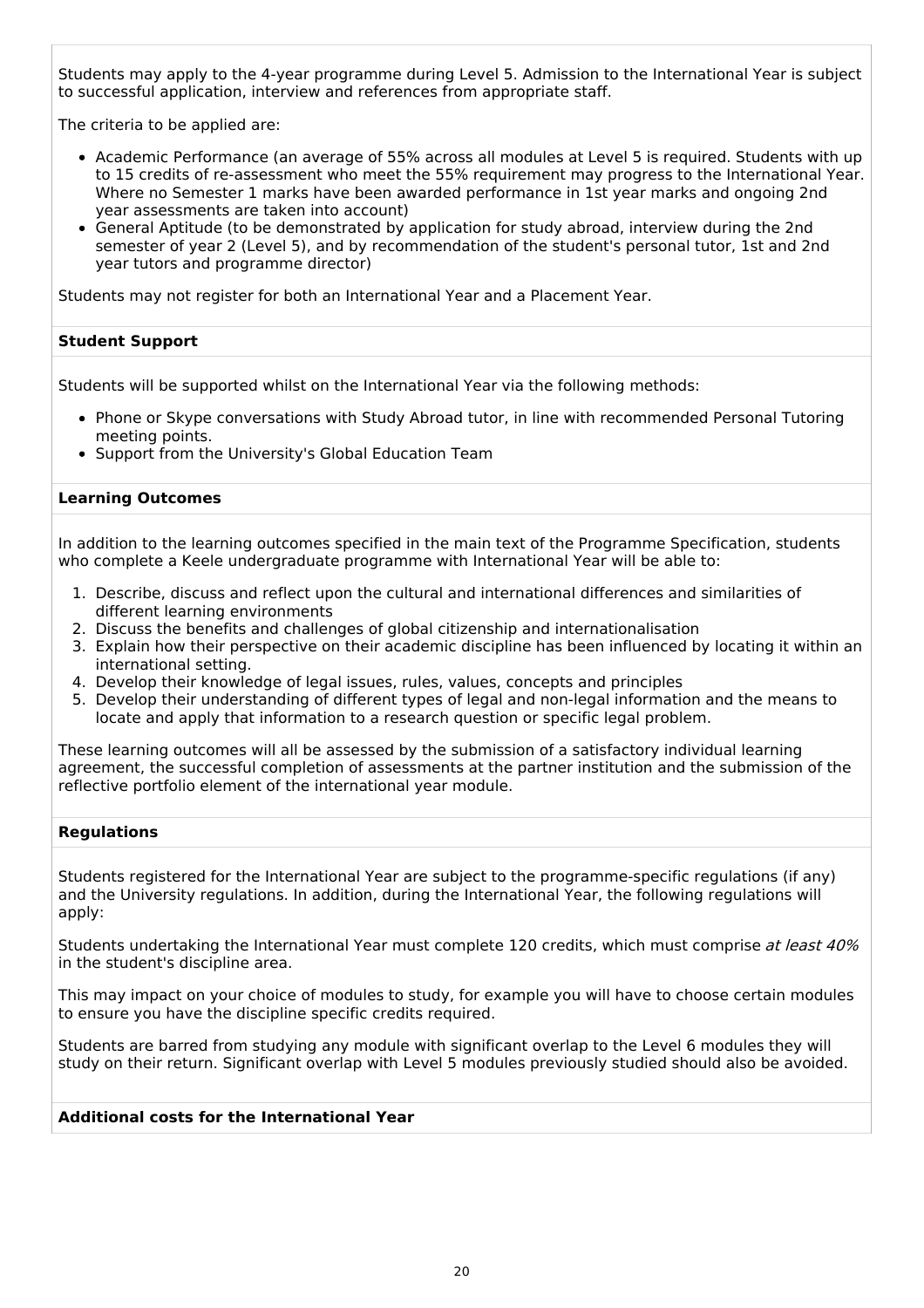Tuition fees for students on the International Year will be charged at 15% of the annual tuition fees for that year of study, as set out in Section 1. The International Year can be included in your Student Finance allocation, to find out more about your personal eligibility see: [www.gov.uk](http://www.gov.uk/)

Students will have to bear the costs of travelling to and from their destination university, accommodation, food and personal costs. Depending on the destination they are studying at additional costs may include visas, study permits, residence permits, and compulsory health checks. Students should expect the total costs of studying abroad be greater than if they study in the UK, information is made available from the Global Education Team throughout the process, as costs will vary depending on destination.

Students who meet external eligibility criteria may be eligible for grants as part of this programme. Students studying outside of this programme may be eligible income dependent bursaries at Keele.

Students travel on a comprehensive Keele University insurance plan, for which there are currently no additional charges. Some Governments and/or universities require additional compulsory health coverage plans; costs for this will be advised during the application process.

## **17. Annex - Work Placement Year**

#### **LL.B. (Hons.) Law with Work Placement Year**

#### **Work Placement Year summary**

Students registered for this programme may either be admitted for or apply to transfer during their studies to the 'with Work Placement Year' option (NB: for Combined Honours students the rules relating to the work placement year in the subject where the placement is organised are to be followed). Students accepted onto this programme will have an extra year of study (the Work Placement Year) with a relevant placement provider after they have completed Year 2 (Level 5) at Keele.

Students who successfully complete both the second year (Level 5) and the Work Placement Year will be permitted to progress to Level 6. Students who fail to satisfactorily complete the Work Placement Year will normally revert to the 3-year programme and progress to Level 6 on that basis. The failure will be recorded on the student's final transcript.

Study at Level 4, Level 5 and Level 6 will be as per the main body of this document. The additional detail contained in this annex will pertain solely to students registered for the Work Placement Year option.

#### **Work Placement Year Programme Aims**

In addition to the programme aims specified in the main body of this document, the Work Placement Year aims to provide students with:

- the opportunity to carry out a long-term placement based learning experience (minimum 30 weeks equivalent of full-time work) between Years 2 and 3 (Levels 5 and 6) of their degree programme.
- the placement will be underpinned by employability skills training (as part of their preparation during year 2), reflective assessment, employer and tutor evaluation and support from academic lead tutor

#### **Entry Requirements for the Work Placement Year**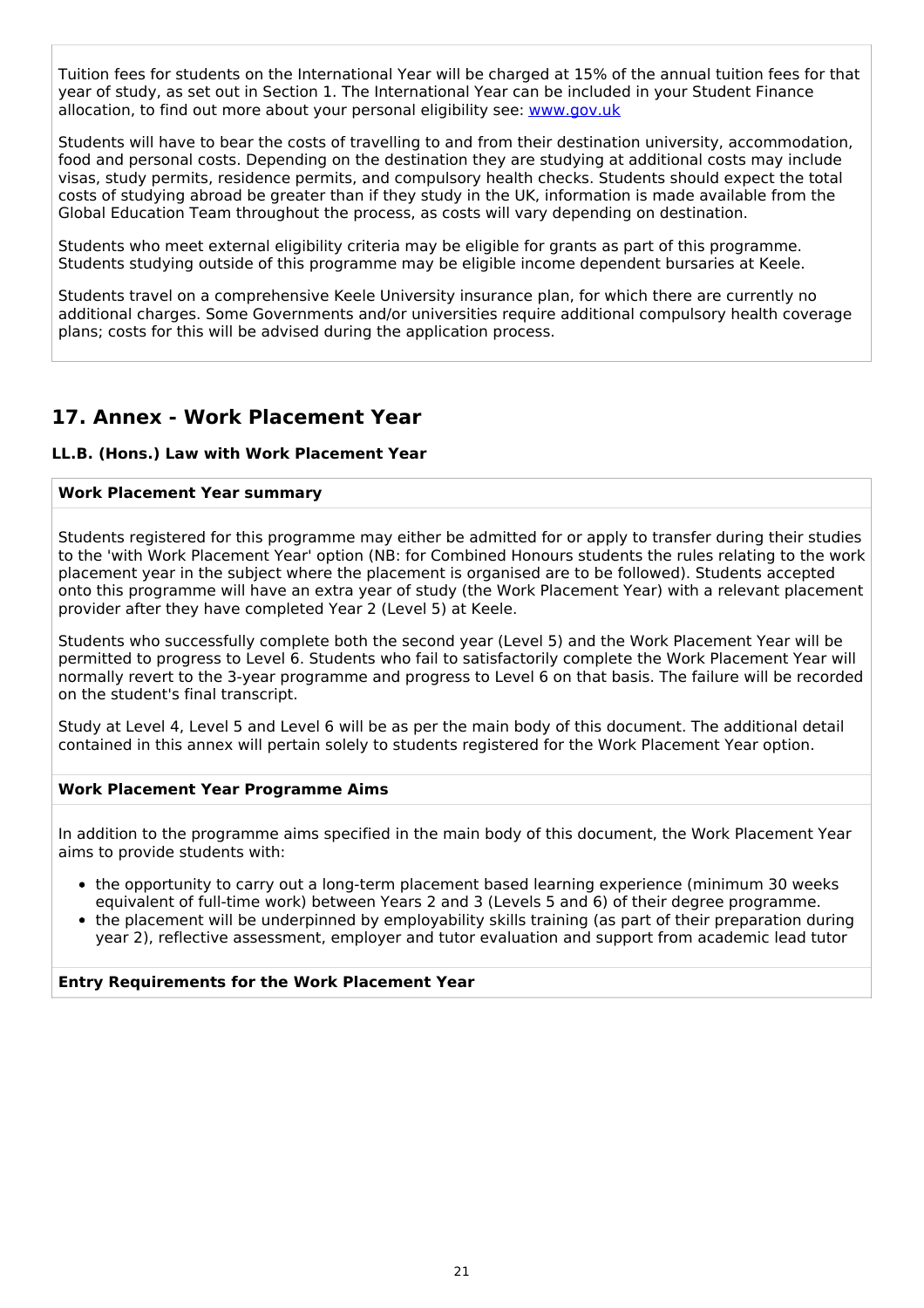Admission to the Work Placement Year is subject to successful application, interview and references from appropriate staff. Students have the opportunity to apply directly for the 4-year 'with work placement year' degree programme, or to transfer onto the 4-year programme at the end of Year-1 and in Year-2 at the end of Semester 1. Students who are initially registered for the 4-year degree programme may transfer onto the 3-year degree programme at any point in time, prior to undertaking the year-long work placement. Students who fail to pass the work placement year, and those who fail to meet the minimum requirements of the work placement year module (minimum 30 weeks full time (1,050 hours), or equivalent, work placement), will be automatically transferred onto the 3-year degree programme.

The criteria to be applied are:

- A good University attendance record and be in 'good academic standing'.
- Passed all Year-1 and Year-2 Semester 1 modules
- Students undertaking work placements will be expected to complete a Health and Safety checklist prior to commencing their work experience and will be required to satisfy the Health and Safety regulations of the company or organisation at which they are based.
- (International students only) Due to visa requirements, it is not possible for international students who require a Tier 4 Visa to apply for direct entry onto the 4-year with Work Placement Year degree programme. Students wishing to transfer onto this programme should discuss this with student support, the academic tutor for the work placement year, and the Programme Lead. Students should be aware that there are visa implications for this transfer, and it is the student's responsibility to complete any and all necessary processes to be eligible for this programme. There may be additional costs, including applying for a new Visa from outside of the UK for international students associated with a transfer to the work placement programme.

Students may not register for both an International Year and a Work Placement Year.

#### **Student Support**

Students will be supported whilst on the Work Placement Year via the following methods:

- Regular contact between the student and a named member of staff who will be assigned to the student as their University supervisor. The University supervisor will be in regular contact with the student throughout the year, and be on hand to provide advice (pastoral or academic) and liaise with the Placement supervisor on the student's behalf if required.
- Two formal contacts with the student during the placement year: the University supervisor will visit the student in their placement organization at around the 5 weeks afters placement has commenced, and then visit again (or conduct a telephone/video call tutorial) at around 15 weeks into the placement.
- Weekly supervision sessions will take place with the placement supervisor (or his/her nominee) throughout the duration of the placement.

#### **Learning Outcomes**

In addition to the learning outcomes specified in the main text of the Programme Specification, students who complete the 'with Work Placement Year' option will be able to:

- 1. evaluate their own employability skills together with an analysis of sector skill demands to create Intended Placement Outcomes in order to develop the skill areas which they have identified as being weak or needing further enhancement
- 2. develop, through practice on placement, the employment-related skills identified through their analysis and Intended Learning Outcomes
- 3. reflect on and apply academic themes, concepts and theory as explored at Level 4 and Level 5 to complex real world situations on work placement
- 4. reflect on and critically evaluate their learning from the work placement and previous learning
- 5. explain how their chosen professional or placement sector operates and what skills are needed to develop their career

These learning outcomes will be assessed through the non-credit bearing Work Placement Year module (LAW-30104) which involves:

A reflective portfolio containing skills analysis at commencement and detailing development of skills during the work placement year with feedback from their employer and evidence of work completed. Word limit of 4000 words.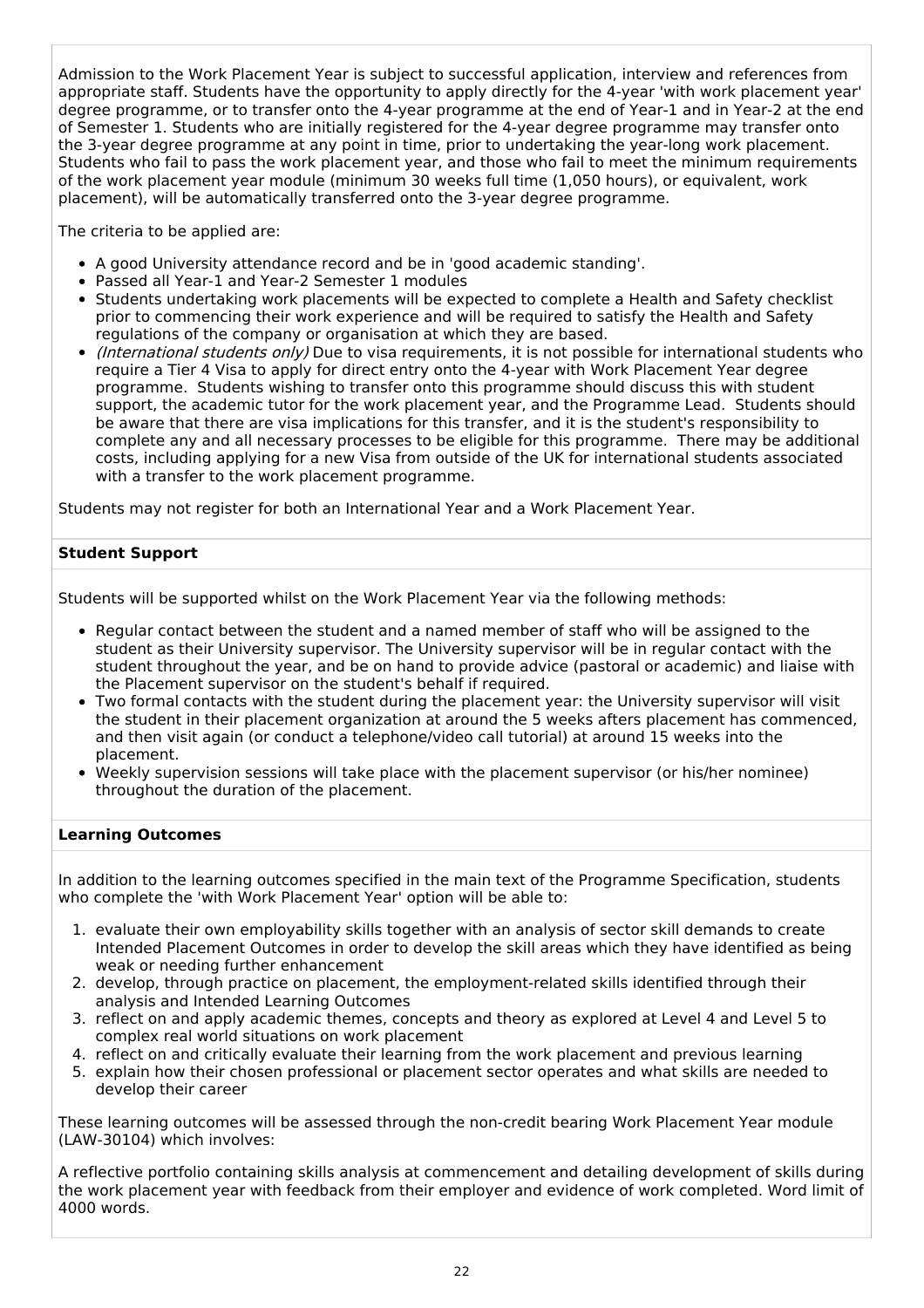#### **Regulations**

Students registered for the 'with Work Placement Year' option are subject to programme-specific regulations (if any) and the University regulations. In addition, during the Work Placement Year, the following regulations will apply:

- Students undertaking the Work Placement Year must successfully complete the zero-credit rated 'Work Placement Year' module (LAW-30104)
- In order to ensure a high quality placement experience, each placement agency will sign up to a placement contract (analogous to a service level agreement).
- Once a student has been accepted by a placement organisation, the student will make a preplacement visit and a member of staff identified within the placement contract will be assigned as the placement supervisor. The placement supervisor will be responsible for ensuring that the placement experience meets the agreed contract agreed with the University.
- The placement student will also sign up an agreement outlining his/her responsibilities in relation to the requirements of each organisation.

Students will be expected to behave professionally in terms of:

(i) conforming to the work practices of the organisation; and

(ii) remembering that they are representatives of the University and their actions will reflect on the School and have an impact on that organisation's willingness (or otherwise) to remain engaged with the placement.

#### **Additional costs for the Work Placement Year**

Tuition fees for students on the Work Placement Year will be charged at 20% of the annual tuition fees for that year of study, as set out in Section 1. The Work Placement Year can be included in your Student Finance allocation; to find out more about your personal eligibility see: [www.gov.uk](http://www.gov.uk/)

Students will have to bear the costs of travelling to and from their placement provider, accommodation, food and personal costs. Depending on the placement provider additional costs may include parking permits, travel and transport, suitable clothing, DBS checks, and compulsory health checks.

A small stipend may be available to students from the placement provider during the placement but this will need to be explored on a placement-by-placement basis as some organisations, such as charities, may not have any extra money available. Students should budget with the assumption that their placement will be unpaid.

Eligibility for student finance will depend on the type of placement and whether it is paid or not. If it is paid, this is likely to affect student finance eligibility, however if it is voluntary and therefore unpaid, should not affect student finance eligibility. Students are required to confirm eligibility with their student finance provider.

International students who require a Tier 4 visa should check with the Immigration Compliance team prior to commencing any type of paid placement to ensure that they are not contravening their visa requirements.

## **Version History**

#### **This document**

**Date Approved:** 29 April 2022

#### **Previous documents**